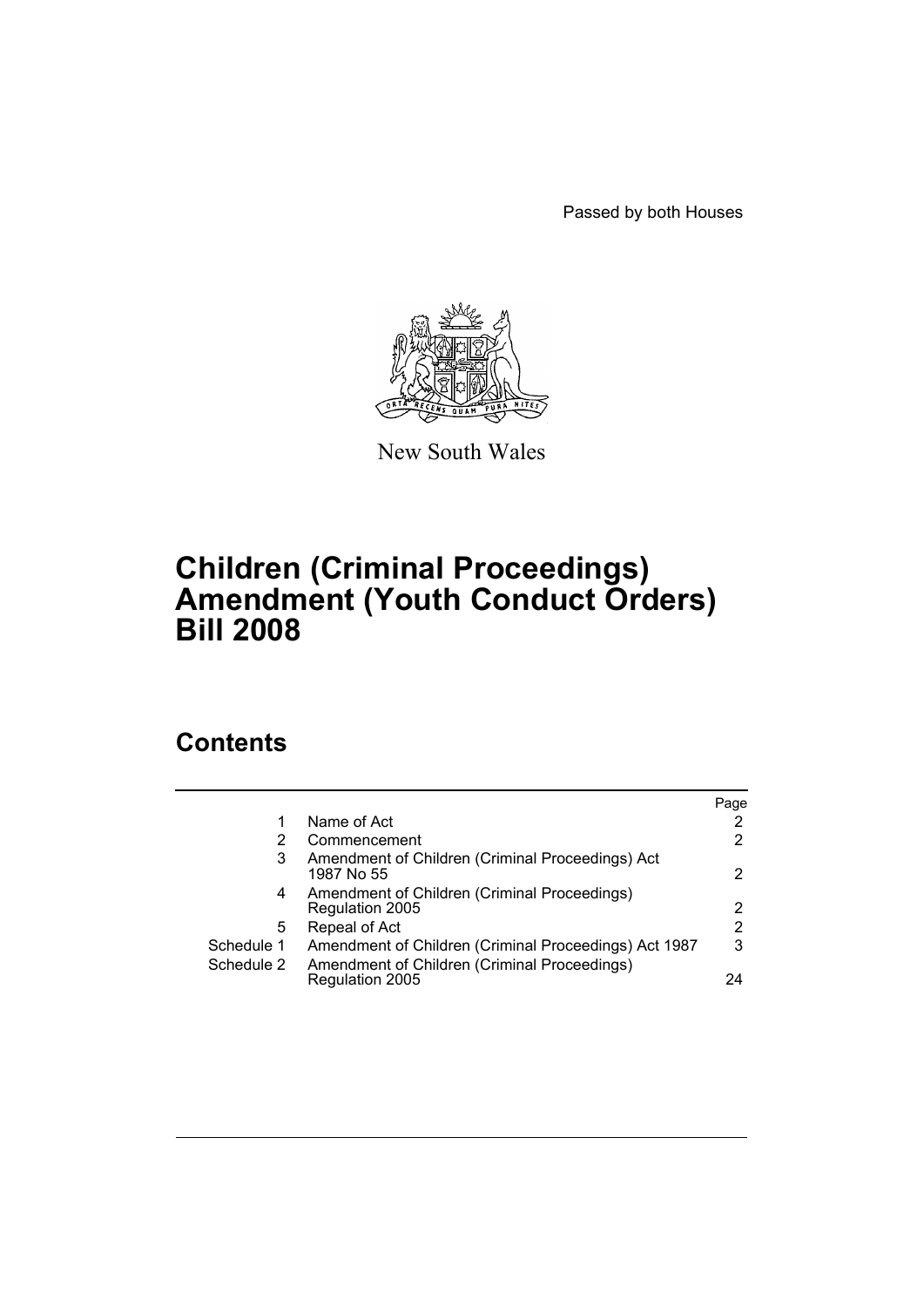*I certify that this PUBLIC BILL, which originated in the LEGISLATIVE COUNCIL, has finally passed the LEGISLATIVE COUNCIL and the LEGISLATIVE ASSEMBLY of NEW SOUTH WALES.*

*Legislative Council 2008* *Clerk of the Parliaments*



New South Wales

# **Children (Criminal Proceedings) Amendment (Youth Conduct Orders) Bill 2008**

Act No , 2008

An Act to amend the *Children (Criminal Proceedings) Act 1987* and the *Children (Criminal Proceedings) Regulation 2005* to provide for the establishment of a youth conduct order scheme.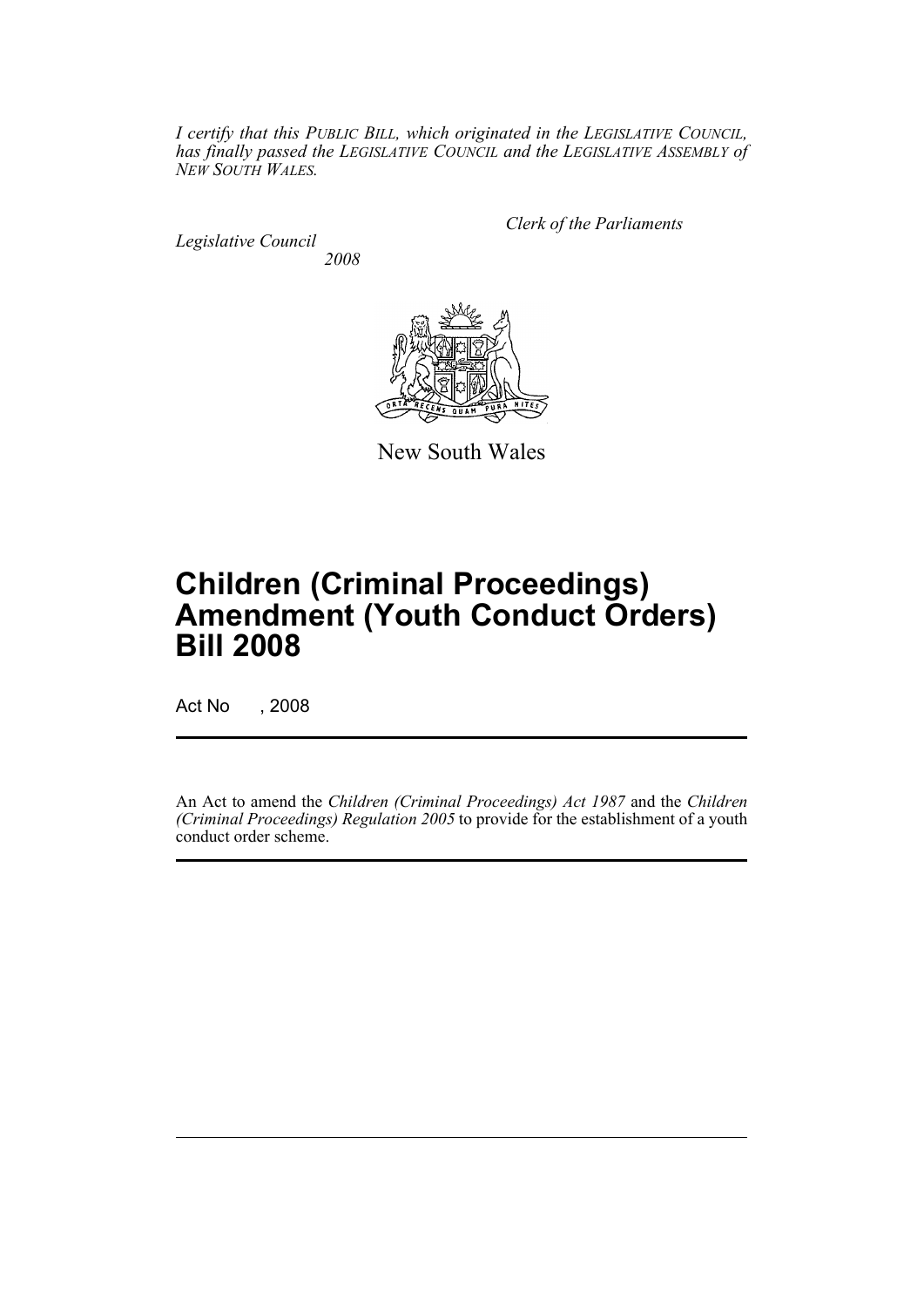# <span id="page-2-0"></span>**The Legislature of New South Wales enacts:**

# **1 Name of Act**

This Act is the *Children (Criminal Proceedings) Amendment (Youth Conduct Orders) Act 2008*.

# <span id="page-2-1"></span>**2 Commencement**

This Act commences on a day or days to be appointed by proclamation.

# <span id="page-2-2"></span>**3 Amendment of Children (Criminal Proceedings) Act 1987 No 55**

The *Children (Criminal Proceedings) Act 1987* is amended as set out in Schedule 1.

# <span id="page-2-3"></span>**4 Amendment of Children (Criminal Proceedings) Regulation 2005**

The *Children (Criminal Proceedings) Regulation 2005* is amended as set out in Schedule 2.

# <span id="page-2-4"></span>**5 Repeal of Act**

- (1) This Act is repealed on the day following the day on which all of the provisions of this Act have commenced.
- (2) The repeal of this Act does not, because of the operation of section 30 of the *Interpretation Act 1987*, affect any amendment made by this Act.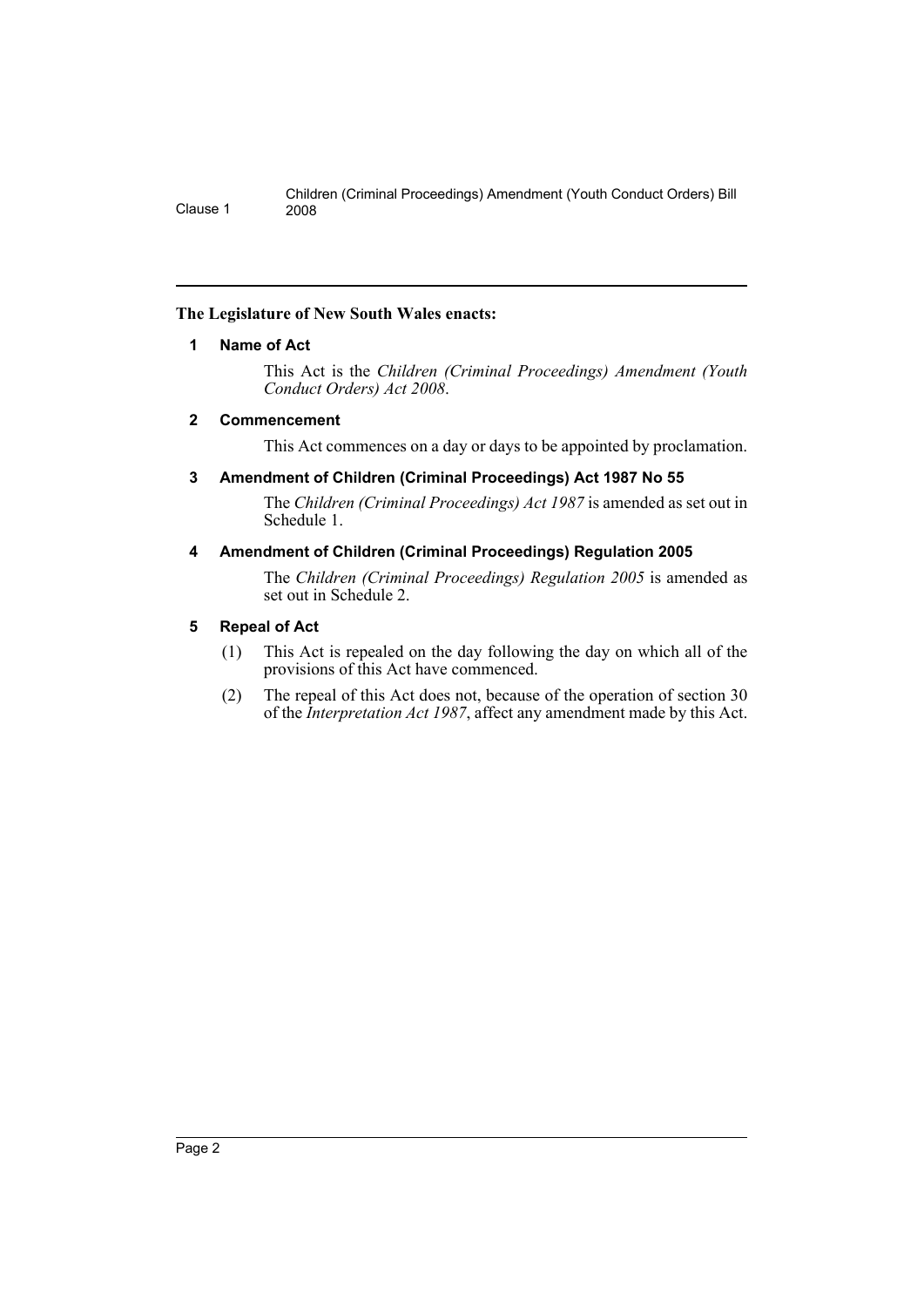Amendment of Children (Criminal Proceedings) Act 1987 Schedule 1

# <span id="page-3-0"></span>**Schedule 1 Amendment of Children (Criminal Proceedings) Act 1987**

(Section 3)

**[1] Part 4A**

Insert after Part 4:

# **Part 4A Youth conduct orders**

# **Division 1** Interpretation

## **48A Objects of Part**

The objects of this Part are as follows:

- (a) to establish a scheme for dealing with children who have been charged with (or pleaded guilty to or been found guilty of) offences covered by the *Young Offenders Act 1997*, but for whom the diversionary scheme created by that Act is not appropriate,
- (b) to address the underlying causes of anti-social behaviour by such children by means of youth conduct orders that operate to prohibit or restrict negative behaviours and to promote socially acceptable behaviours through participation in anti-social behaviour programs,
- (c) to provide for a coordinated multi-agency approach to the administration of the scheme.

#### **48B Definitions**

In this Part:

*ASB pilot project* means the multi-agency intervention strategy known as the Anti-Social Behaviour Pilot Project that was established by the Government in September 2006.

*associate with* means:

- (a) to be in company with, or
- (b) to communicate with by any means (including post, facsimile, telephone, email or any other form of electronic communication).

*body* includes an agency, authority or any other organisation (whether or not incorporated).

*charged with a relevant offence* means a court attendance notice has been issued to a person for the offence.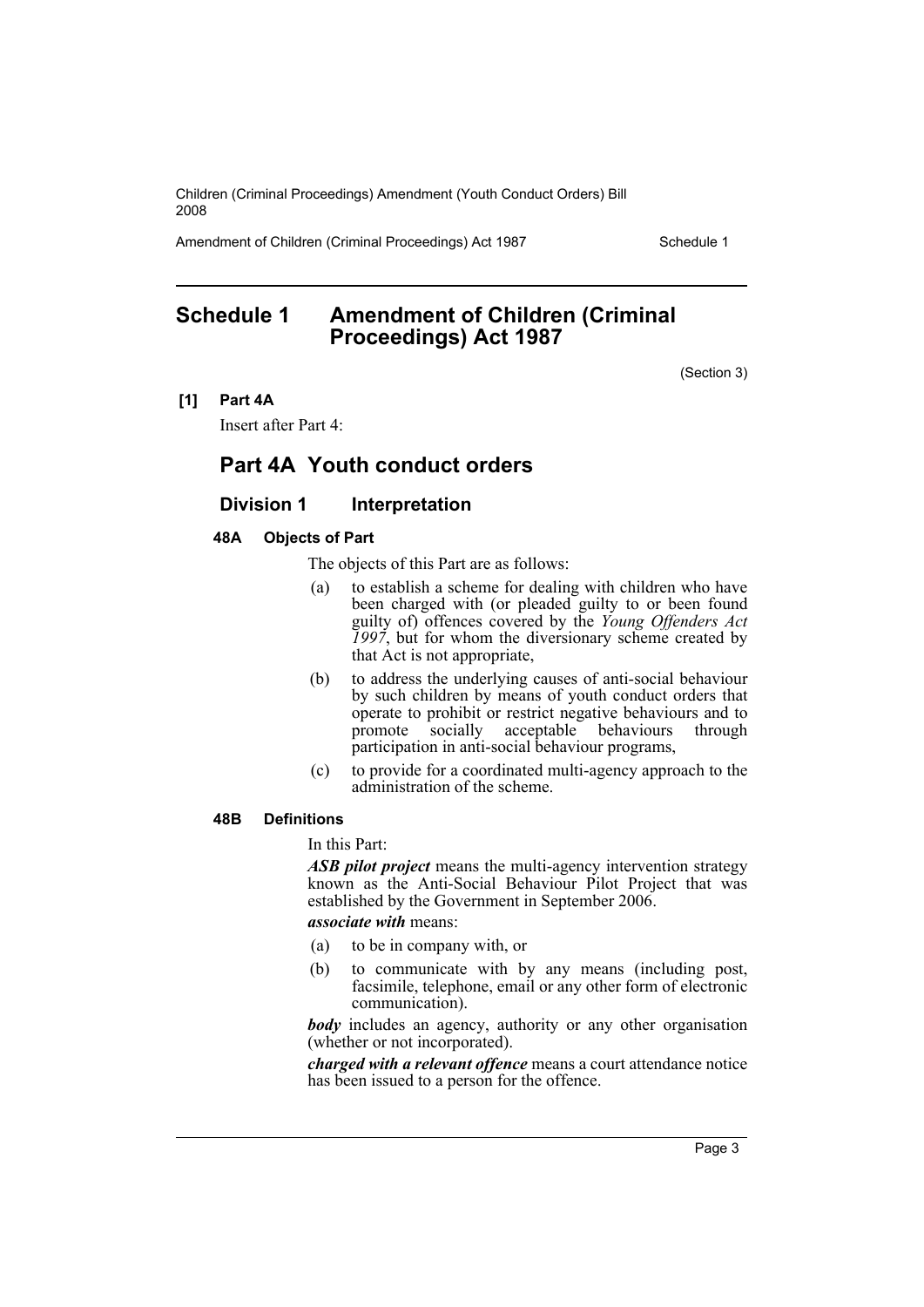Schedule 1 Amendment of Children (Criminal Proceedings) Act 1987

*conduct plan* means a plan that provides for the kinds of conduct that a child must, or must not, engage in while a youth conduct order is in effect with respect to the child.

*conduct restriction provisions*—see section 48C (2).

*final conduct plan*—see section 48K.

*final youth conduct order*—see section 48L (1) (b).

*interim conduct plan*—see section 48J.

*interim youth conduct order*—see section 48L (1) (a).

*positive conduct provisions*—see section 48C (1).

*prescribed eligibility criteria* means the eligibility criteria for participation in the scheme that are prescribed by the regulations for the purposes of section 48E.

*relevant offence*—see section 48D.

*scheme participation approval* for a child means an approval that has been granted in accordance with the regulations for the potential participation of the child in the scheme in the event that the child is found suitable to participate in the scheme following a suitability assessment.

*suitability assessment* means an assessment as to a child's capacity and prospects to participate in the scheme.

*suitability assessment order*—see section 48G.

*the scheme* means the scheme established by this Part.

*victim* has the same meaning as *victim of crime* has for the purposes of the *Victims Rights Act 1996*.

*youth conduct order* means an interim youth conduct order or a final youth conduct order.

#### **48C Meanings of "positive conduct provisions" and "conduct restriction provisions"**

- (1) For the purposes of this Part, *positive conduct provisions* are any of the following kinds of provisions:
	- (a) provisions requiring a child to engage in kinds of conduct aimed at addressing the underlying causes of the child's anti-social behaviour, including (without limitation) any of the following:
		- (i) attending or completing a course of study or training,
		- (ii) meeting with health professionals or other persons with backgrounds or experience that may assist the child,
		- (iii) participating in sporting or recreational activities,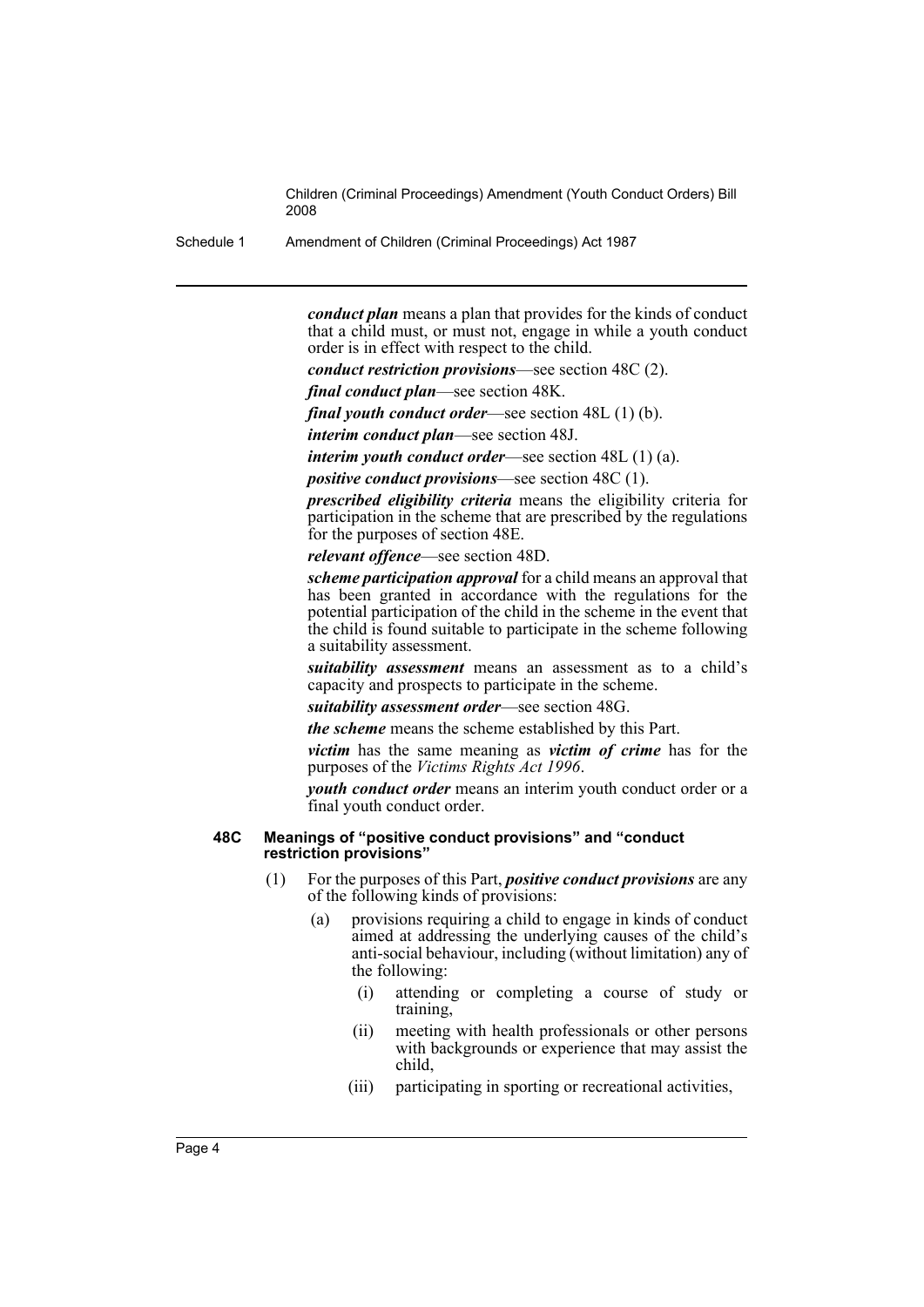Amendment of Children (Criminal Proceedings) Act 1987 Schedule 1

- (b) such other kinds of provisions as may be prescribed by the regulations.
- (2) For the purposes of this Part, *conduct restriction provisions* are any of the following kinds of provisions:
	- (a) provisions prohibiting or restricting a child from associating with specified persons or kinds of persons,
	- (b) provisions prohibiting or restricting a child from frequenting or visiting specified places or kinds of places,
	- (c) provisions imposing curfews on a child,
	- (d) provisions requiring a child to reside at a specified place or places,
	- (e) provisions requiring a child to report to a specified person, court or other body,
	- (f) provisions requiring a child to be of good behaviour,
	- (g) such other kinds of provisions as may be prescribed by the regulations.

#### **48D Meaning of "relevant offence"**

- (1) For the purposes of this Part (and except as provided by this section), a *relevant offence* is:
	- (a) a summary offence, or
	- (b) an indictable offence that may be dealt with summarily under Chapter 5 of the *Criminal Procedure Act 1986*.
- (2) Despite subsection (1), an offence is not a relevant offence for the purposes of this Part if:
	- (a) the offence is a traffic offence committed by a child who was, when the alleged offence occurred, old enough to obtain a learner licence under the *Road Transport (Driver Licensing) Act 1998* to drive the motor vehicle to which the offence relates, or
	- (b) the offence results in the death of any person, or
	- (c) the offence is an offence under section 61E, 61L, 61M, 61N, 61O (1), (1A) or (2), 66C, 66D, 80, 81A or 81B of the *Crimes Act 1900*, or
	- (d) the offence is an offence under the *Crimes (Domestic and Personal Violence) Act 2007*, or
	- (e) the offence is an offence under Division 1 of Part 2 of the *Drug Misuse and Trafficking Act 1985* other than an offence to which subsection (3) applies, or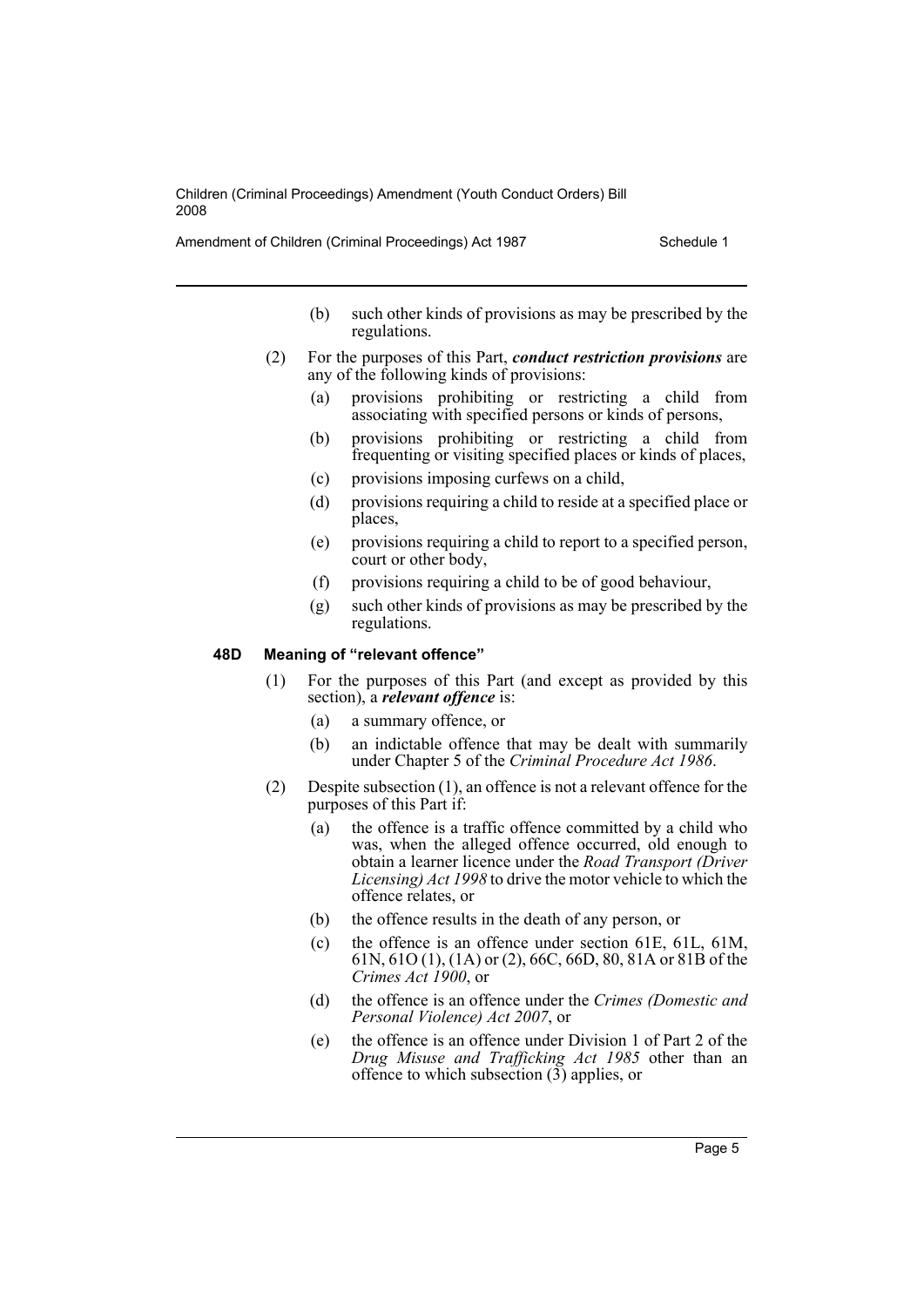- Schedule 1 Amendment of Children (Criminal Proceedings) Act 1987
	- (f) the offence is an offence under Division 2 of Part 2 of the *Drug Misuse and Trafficking Act 1985* other than:
		- (i) an offence under section 23 (1) (a) or (c) of that Act to which subsection (4) applies, or
		- (ii) an offence under section 27 or 28 of that Act of aiding, abetting, counselling, procuring, soliciting or inciting the commission of an offence under section  $23$  (1) (a) or (c) of that Act to which subsection (4) applies, or
	- (g) the offence is prescribed by the regulations for the purposes of this section.
	- (3) An offence under Division 1 of Part 2 of the *Drug Misuse and Trafficking Act 1985* is a relevant offence if in the opinion of the eligibility assessor:
		- (a) in relation to an offence relating to a prohibited drug other than cannabis leaf within the meaning of the *Drug Misuse and Trafficking Act 1985*—the offence involves not more than the small quantity applicable to that drug under that Act, or
		- (b) in relation to an offence relating to cannabis leaf:
			- (i) the offence involves not more than half the small quantity of cannabis leaf within the meaning of the *Drug Misuse and Trafficking Act 1985*, or
			- (ii) there are exceptional circumstances in that:
				- (A) the offence involves more than half, but not more than the total, small quantity of cannabis leaf within the meaning of that Act, and
				- (B) it would be in the interests of rehabilitation, and appropriate in all the circumstances, to deal with the matter under the scheme.
	- (4) An offence under section 23 (1) (a) or (c) of the *Drug Misuse and Trafficking Act 1985* is a relevant offence if in the opinion of the eligibility assessor:
		- (a) the offence involves not more than half the small quantity applicable to the prohibited plant within the meaning of the *Drug Misuse and Trafficking Act 1985*, or
		- (b) there are exceptional circumstances in that:
			- (i) the offence involves more than half, but not more than the total, small quantity applicable to the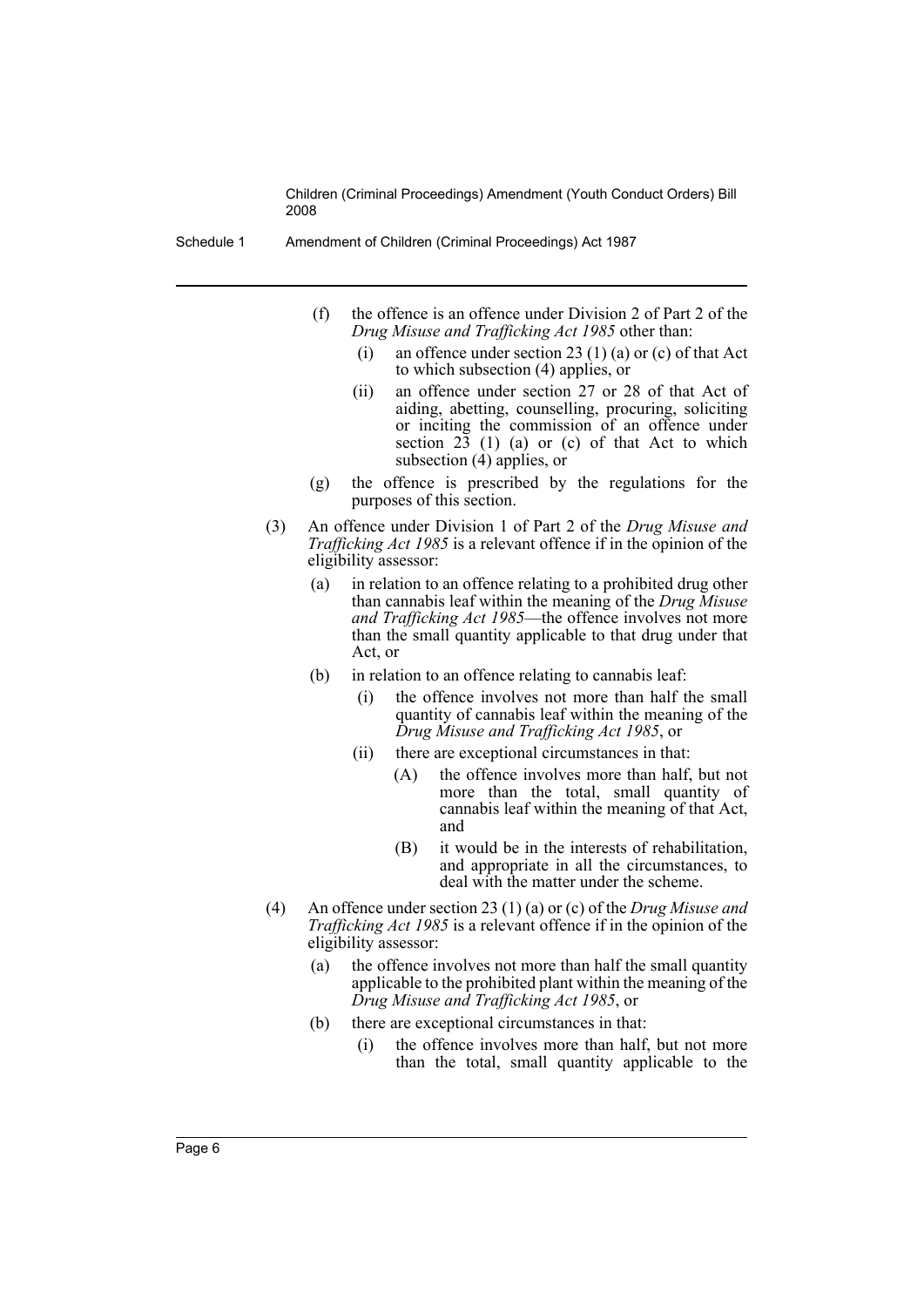Amendment of Children (Criminal Proceedings) Act 1987 Schedule 1

prohibited plant within the meaning of the *Drug Misuse and Trafficking Act 1985*, and

- (ii) it would be in the interests of rehabilitation, and appropriate in all the circumstances, to deal with the matter under the scheme.
- (5) In this section, *eligibility assessor* means the body or person that is required, authorised or permitted to determine whether an offence is a relevant offence for the purposes of a provision of this Act or the regulations.

# **48E Prescribed eligibility criteria**

- (1) The regulations may make provision for or with respect to the criteria (*prescribed eligibility criteria*) that a person must meet to be eligible to participate in the scheme in relation to relevant offences committed (or alleged to have been committed) while the person was a child.
- (2) Without limiting subsection (1), the regulations may provide for persons who are 18 years old or older (but less than 21 years old) to continue to be eligible to participate in the scheme in relation to any relevant offences committed (or alleged to have been committed) by such persons while they were children.
- (3) If the regulations make provision for persons who are no longer children to continue to be eligible to participate in the scheme, the other provisions of this Part (and any provisions of the regulations made for the purposes of this Part) extend to such persons as if they were still children.

# **Division 2 Overview of scheme**

# **48F Summary of operation of scheme**

(1) The following is a summary of the operation of the scheme:

## (a) **Child commits, or is alleged to have committed, a relevant offence**

The child is charged with (or has pleaded guilty to or been found guilty of) a relevant offence. Section 48D defines the term *relevant offence* to cover the same kinds of offences as are covered by the *Young Offenders Act 1997*.

# (b) **Referral of child for suitability assessment**

The Children's Court may make a suitability assessment order under section 48G in relation to such a child if satisfied of certain matters, including that it would not be appropriate for the child to be dealt with instead under the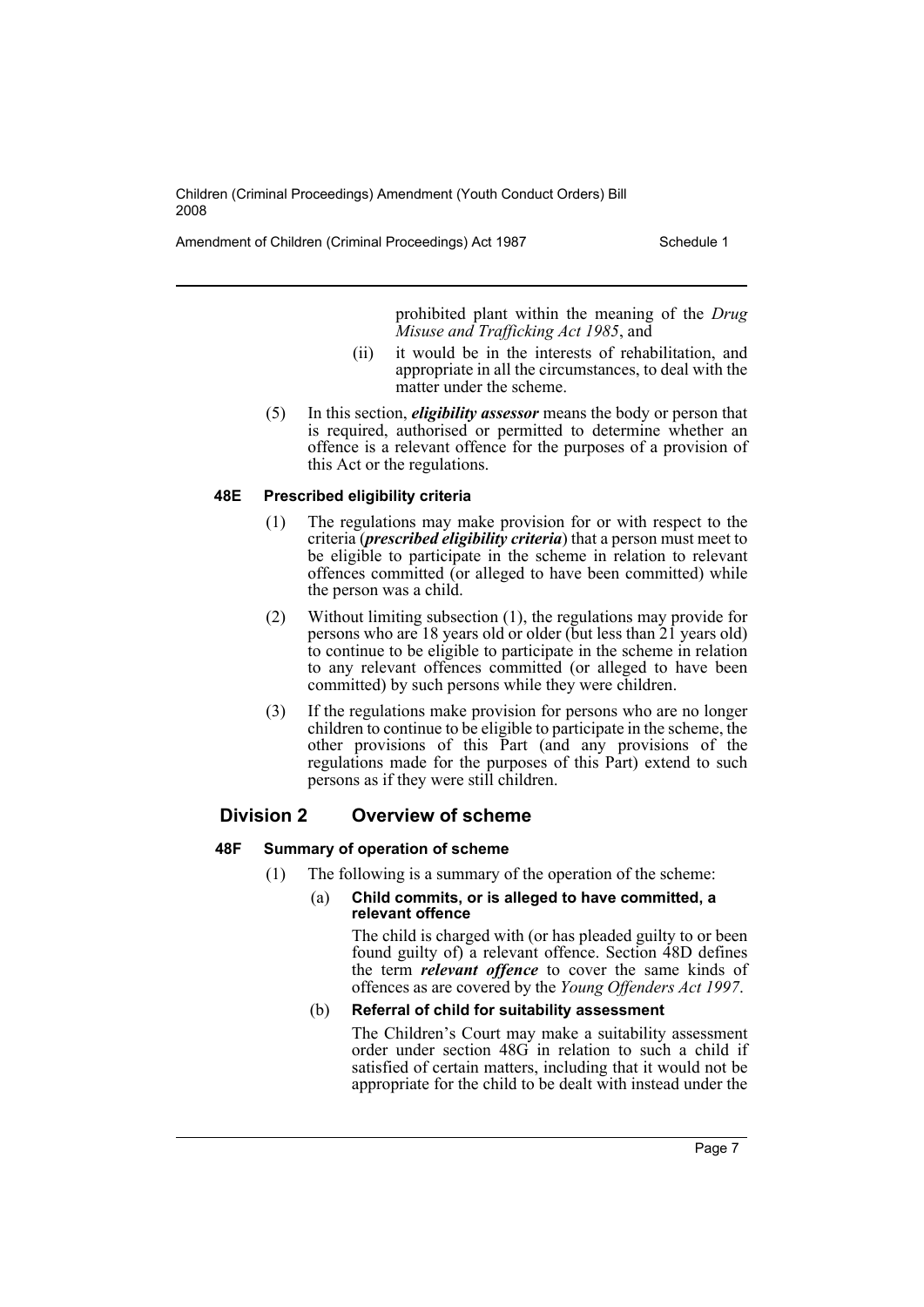Schedule 1 Amendment of Children (Criminal Proceedings) Act 1987

*Young Offenders Act 1997*. The consent of the child will be required if the child has not yet pleaded guilty to or been found guilty of the relevant offence.

The order operates to adjourn the criminal proceedings so that a suitability assessment can be carried out in relation to the child in accordance with the regulations.

#### (c) **Children's Court makes youth conduct order**

The Children's Court may make an interim youth conduct order or a final youth conduct order in respect of the child under section 48L if satisfied of certain matters, including that the child has been assessed as being suitable for participation in the scheme following  $\alpha$  suitability assessment.

An interim youth conduct order requires the child to participate in the preparation of a final conduct plan to be approved by the Children's Court when it makes a final youth conduct order. Such an order may have effect for a period not exceeding 2 months. While the order is in effect, the child will be required to comply with an interim conduct plan prepared in accordance with the regulations.

A final youth conduct order, on the other hand, requires the child to comply with the final conduct plan that the child has participated in preparing. Such an order may have effect for a period not exceeding 12 months.

A conduct plan is a plan that provides for the kinds of conduct that a child must, or must not, engage in while a youth conduct order is in effect with respect to the child.

While a youth conduct order (whether interim or final) is in effect, the Children's Court will not be required to make a finding as to a child's guilt (if there has not yet been a finding or a guilty plea) or to consider penalties for the offence (if there has been a finding of guilt or a guilty plea). Also, the Children's Court is taken to have dispensed with the requirement for bail for the relevant offence while the order is in effect.

#### (d) **Child to comply with youth conduct order**

A child who is subject to a youth conduct order (whether interim or final) must comply with the order. Division 6 makes provision for the enforcement of youth conduct orders.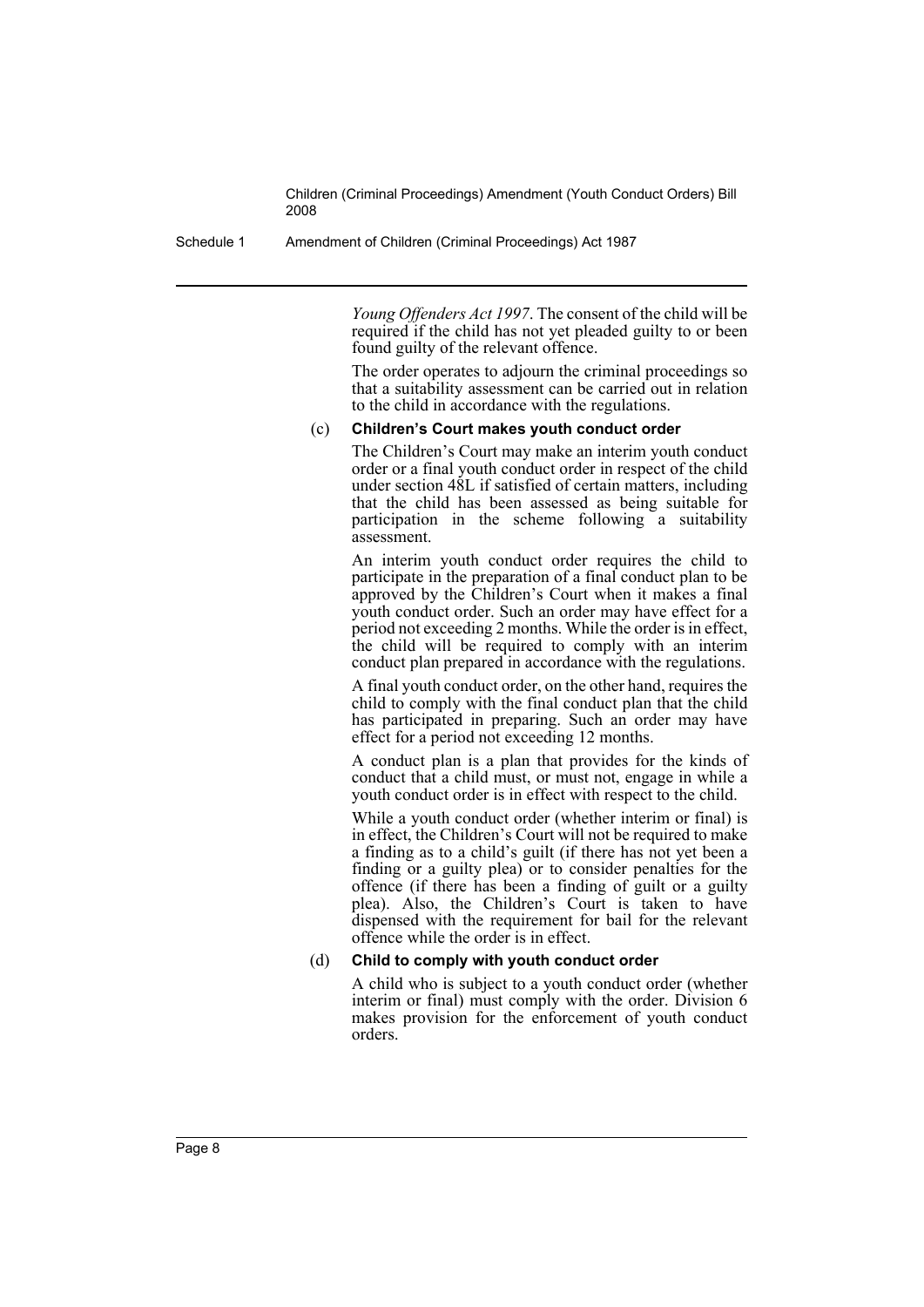Amendment of Children (Criminal Proceedings) Act 1987 Schedule 1

A failure to comply with a youth conduct order may result in the child being returned to the Children's Court for the Court to deal with the child.

If a child complies with a final youth conduct order, the child's compliance will be taken into account when dealing with the child for the relevant offence concerned.

(2) This section does not affect the meaning or interpretation of any provision of this Part that it summarises.

# **Division 3 Suitability assessments**

#### **48G Children's Court may make suitability assessment orders**

- The Children's Court may, of its own motion or on the application of an authorised applicant, make an order (a *suitability assessment order*) adjourning criminal proceedings against a child for a relevant offence for the purpose of enabling a suitability assessment to be carried out in relation to the child if:
	- (a) the child has:
		- (i) pleaded guilty to, or been found guilty of, the relevant offence, or
		- (ii) in any other case—consented to the making of the order in circumstances where the child is capable in law of giving such consent, and
	- (b) the Court is satisfied that the child has been afforded an opportunity to seek advice on the proposed order from an Australian legal practitioner, and
	- (c) in the case where the child has not pleaded guilty to, or has not yet been found guilty of, the relevant offence—the Court is satisfied that the child had sufficient information by the time of the hearing to enable the child to make an informed choice about whether to consent to the making of the order, and
	- (d) the child has been granted a scheme participation approval unless the Court is satisfied that it was not possible in the circumstances for the approval to be granted in time for the hearing.
- (2) In determining whether a child has sufficient information to make an informed choice for the purposes of subsection (1) (c), the Children's Court is to have regard to the following:
	- (a) if a brief of evidence relating to the relevant offence was required to be served on the child—whether a brief was served within a reasonable time before the hearing of the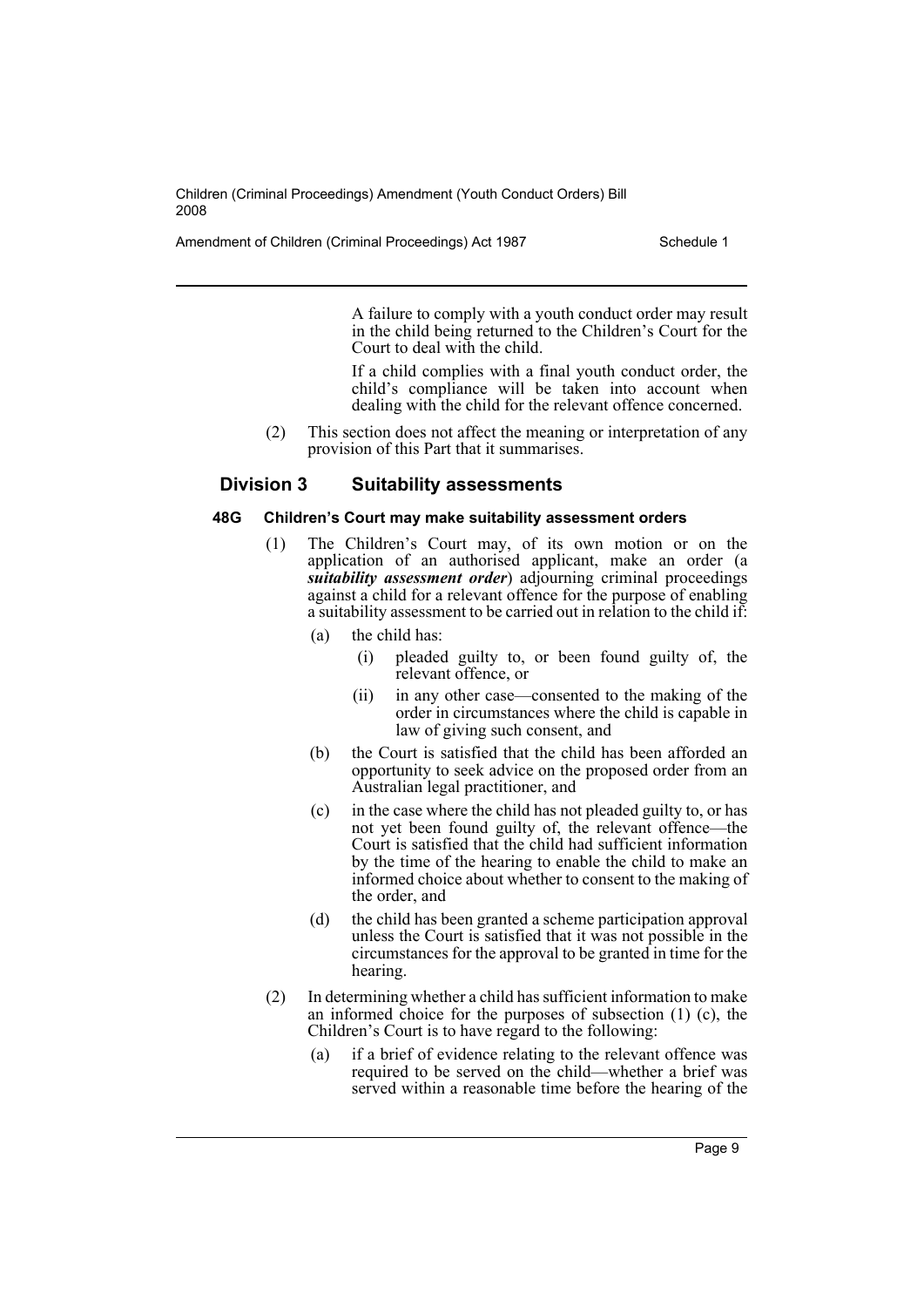Schedule 1 Amendment of Children (Criminal Proceedings) Act 1987

application and contained sufficient information to enable the child to make an informed choice,

(b) if a brief of evidence was not served because it was not required—whether the child was nonetheless provided with sufficient information within a reasonable time before the hearing of the application to enable the child to make an informed choice.

**Note.** Section 183 of the *Criminal Procedure Act 1986* makes provision for the service of briefs of evidence for offences. A brief of evidence must contain certain documents, subject to the regulations, regarding the evidence. Also, section 187 (5) of that Act provides that a prosecutor is not required to serve a brief of evidence in proceedings for an offence of a kind, or proceedings of a kind, prescribed by the regulations under that Act.

- (3) Each of the following persons is an *authorised applicant* for the purposes of the making of an application under subsection (1):
	- (a) the child against whom the criminal proceedings have been brought,
	- (b) any person making the application on behalf of the child,
	- (c) any other person who is authorised to make such an application by the regulations.
- (4) The Children's Court is not to make a suitability assessment order unless it is satisfied that it would not be appropriate for the child to be dealt with instead under the *Young Offenders Act 1997*.
- (5) The Children's Court is not required to be satisfied that a child meets the prescribed eligibility criteria before it makes a suitability assessment order.
- (6) This section does not limit any power that the Children's Court has, apart from this section, to adjourn proceedings.

#### **48H Conduct of suitability assessments**

A suitability assessment is to be carried out in accordance with the regulations.

#### **48I Granting of bail for suitability assessments and charging procedure**

(1) Without limiting section 36, 36A or 36B of the *Bail Act 1978*, bail may be granted under that Act subject to the condition that a child submit to a suitability assessment.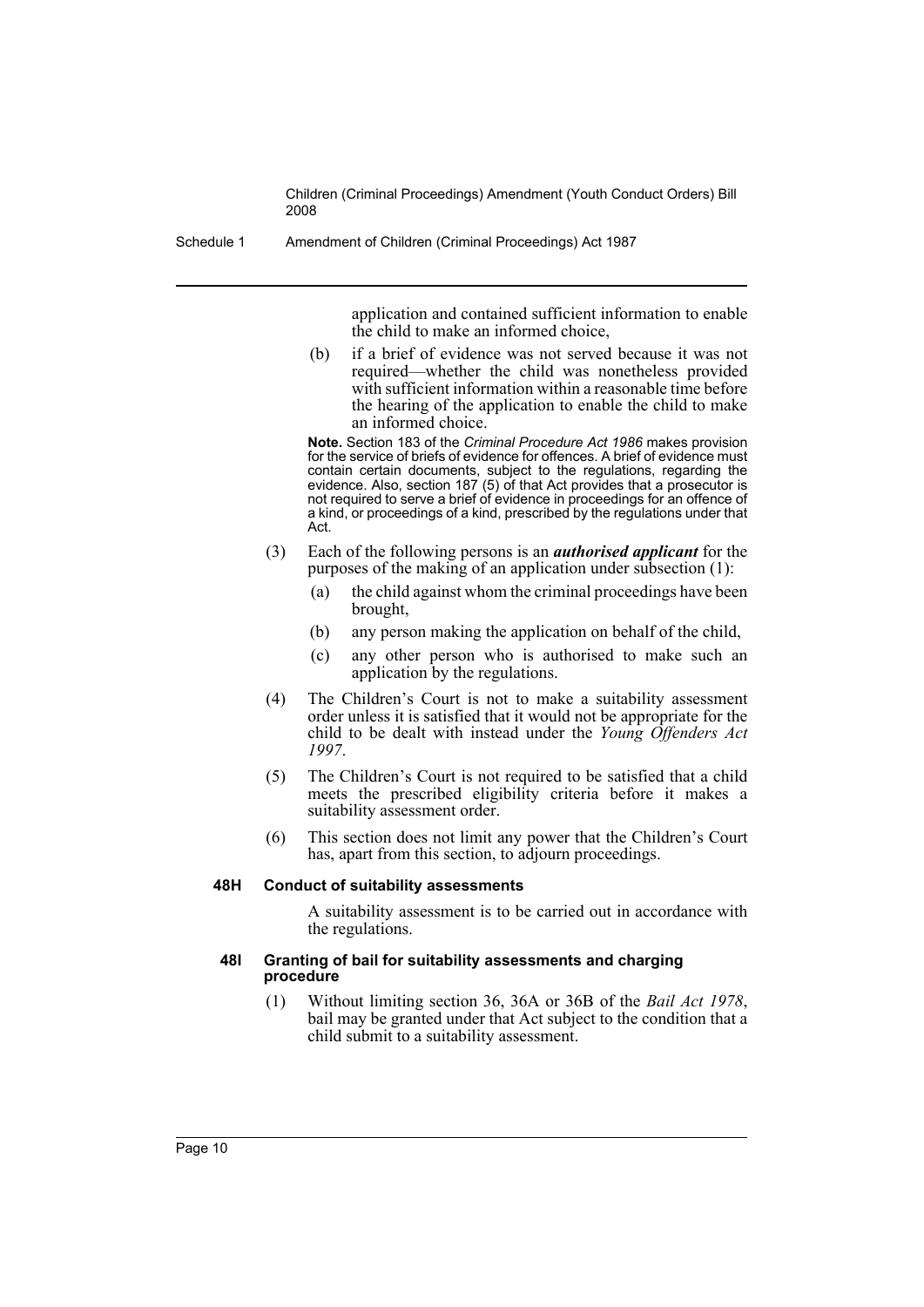Amendment of Children (Criminal Proceedings) Act 1987 Schedule 1

(2) Nothing in this Division:

- (a) authorises any person to detain a child for the purposes of a suitability assessment, or
- (b) limits the provisions of Division 2 of Part 2 in their application to the commencement of criminal proceedings against children.

# **Division 4 Preparation of conduct plans**

## **48J Interim conduct plans**

- (1) An *interim conduct plan* is a conduct plan that is prepared in accordance with the regulations for submission to the Children's Court for its consideration and approval when framing the terms of an interim youth conduct order.
- (2) An interim conduct plan may include only conduct restriction provisions and positive conduct provisions.

## **48K Final conduct plans**

- (1) A *final conduct plan* is a conduct plan that is prepared in accordance with the regulations for submission to the Children's Court for its consideration and approval when framing the terms of a final youth conduct order.
- (2) A final conduct plan may include only conduct restriction provisions and positive conduct provisions.

# **Division 5 Making of youth conduct orders**

#### **48L Youth conduct orders**

#### (1) **Power to make youth conduct orders**

Subject to this section, the Children's Court may make any of the following orders of its own motion or on the application of an authorised applicant:

- (a) an order having effect for a period not exceeding 2 months (an *interim youth conduct order*) requiring a child in criminal proceedings before the Court:
	- (i) to participate in the preparation of a final conduct plan as provided by the scheme, and
	- (ii) to comply with the requirements of an interim conduct plan approved by the Court in the order,
- (b) an order having effect for a period not exceeding 12 months (a *final youth conduct order*) requiring a child in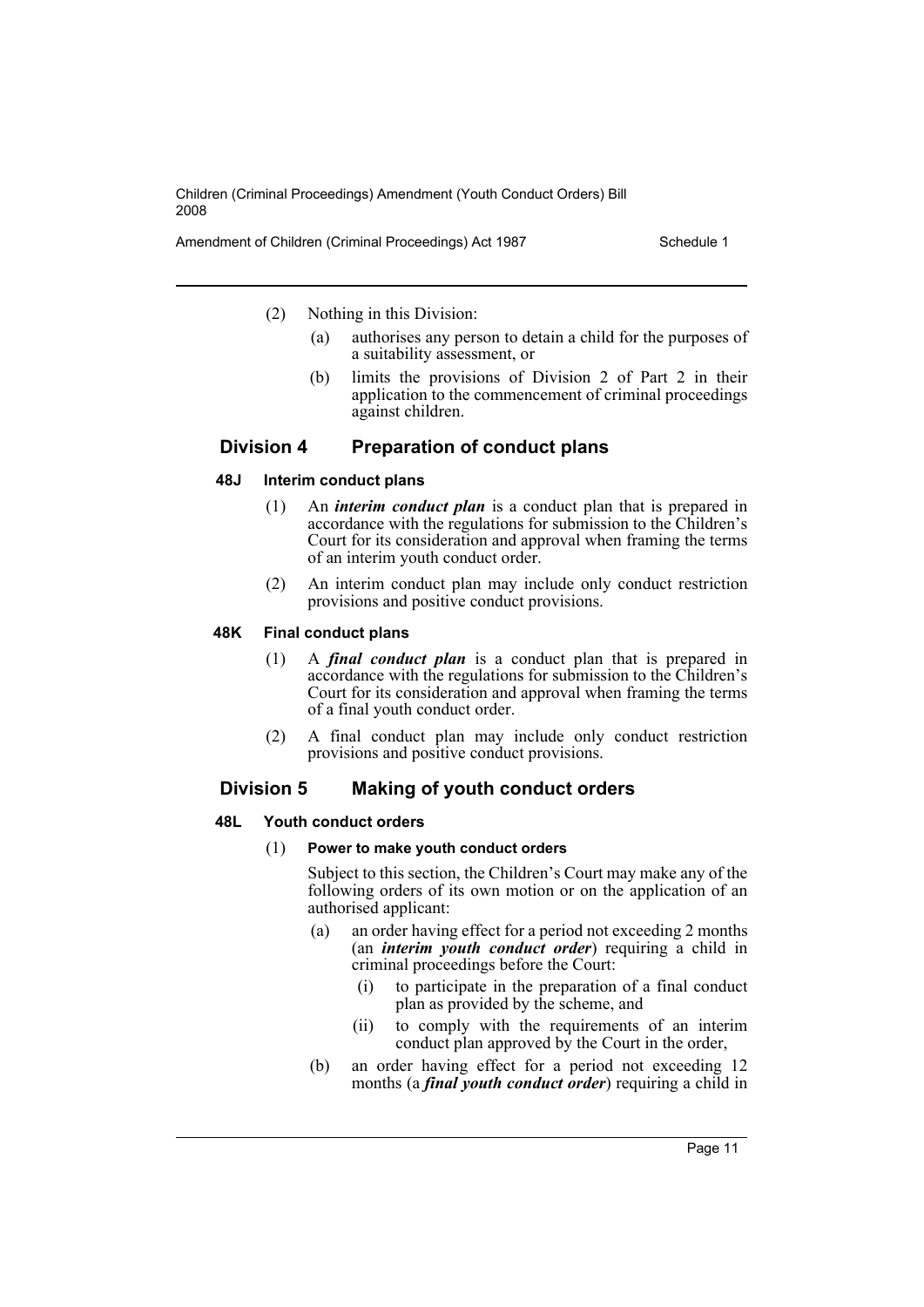Schedule 1 Amendment of Children (Criminal Proceedings) Act 1987

criminal proceedings before the Court to comply with the requirements of a final conduct plan approved by the Court in the order.

- (2) Each of the following persons is an *authorised applicant* for the purposes of the making of an application under subsection (1):
	- (a) the child against whom the criminal proceedings have been brought,
	- (b) any person making the application on behalf of the child,
	- (c) any other person who is authorised to make such an application by the regulations.

#### (3) **General preconditions for making of orders**

The Children's Court may not make a youth conduct order with respect to a child unless:

- (a) the child has been charged with, or has pleaded guilty to or been found guilty of, a relevant offence in the criminal proceedings, and
- (b) a suitability assessment of the child has been carried out and the child has, following such an assessment, been found to be suitable to participate in the scheme, and
- (c) the Court is satisfied that the child meets the prescribed eligibility criteria, and
- (d) in the case where the child pleaded not guilty to the relevant offence on or before the day on which a suitability assessment order was made in respect of the child but subsequently changed his or her plea to guilty—the Court is satisfied that the time taken to change the plea was not unreasonable in the circumstances, and
- (e) in the case where the proposed order is to be an interim youth conduct order—an interim conduct plan has been prepared and submitted to the Court for its consideration and approval, and
- (f) in the case where the proposed order is to be a final youth conduct order—a final conduct plan has been prepared and submitted to the Court for its consideration and approval.

#### (4) **Consent of child required unless child pleads guilty or found guilty**

Without limiting subsection (3), the consent of a child who is capable in law of giving consent to the making of a youth conduct order is required before such an order is made with respect to the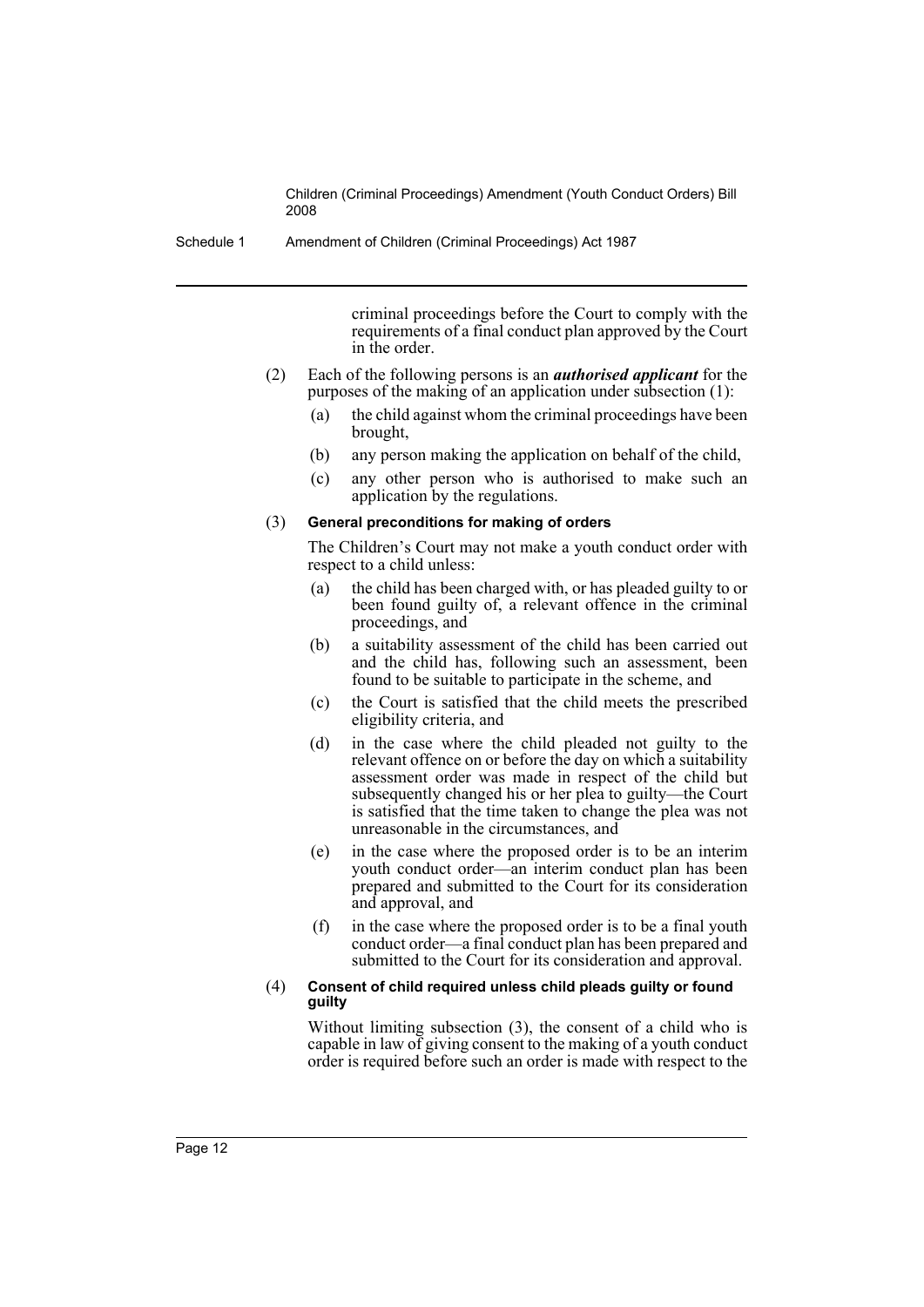Amendment of Children (Criminal Proceedings) Act 1987 Schedule 1

child in relation to a relevant offence unless the child has pleaded guilty to, or been found guilty of, the offence.

#### (5) **Court to take into account child's submissions**

Before making a youth conduct order, the Children's Court is to take into account any submissions and evidence put forward by or on behalf of the child as to the appropriateness of the order.

#### (6) **Court may request that conduct plan be revised**

The Children's Court may request the person or body that prepared an interim conduct plan or final conduct plan for the Court's consideration and approval to consider making changes to the plan before its approval by the Court in a youth conduct order.

#### (7) **Effect of youth conduct order on criminal proceedings**

While a youth conduct order remains in effect with respect to a child for a relevant offence:

- (a) if the Children's Court did not make a finding as to the guilt of the child for the offence before making the order the Court is not required to make a finding as to the child's guilt for the offence, and
- (b) if the child pleaded guilty to, or was found guilty by the Children's Court of, the offence before making the order the Court is not required to determine what penalty, if any, should be imposed on the child for the offence, and
- (c) the Children's Court is taken to have dispensed with any requirement for bail in connection with the offence for the purposes of the *Bail Act 1978*.
- (8) Subsection (7) has effect despite anything to the contrary in any Act or other law.

#### (9) **Section does not limit power to grant adjournments**

This section does not limit any power that the Children's Court has to adjourn proceedings.

# **48M Explanation of youth conduct order**

- (1) If the Children's Court makes a youth conduct order with respect to a child, the Court must ensure that all reasonable steps are taken to explain to the child (in language that the child can readily understand):
	- (a) the child's obligations under the order, and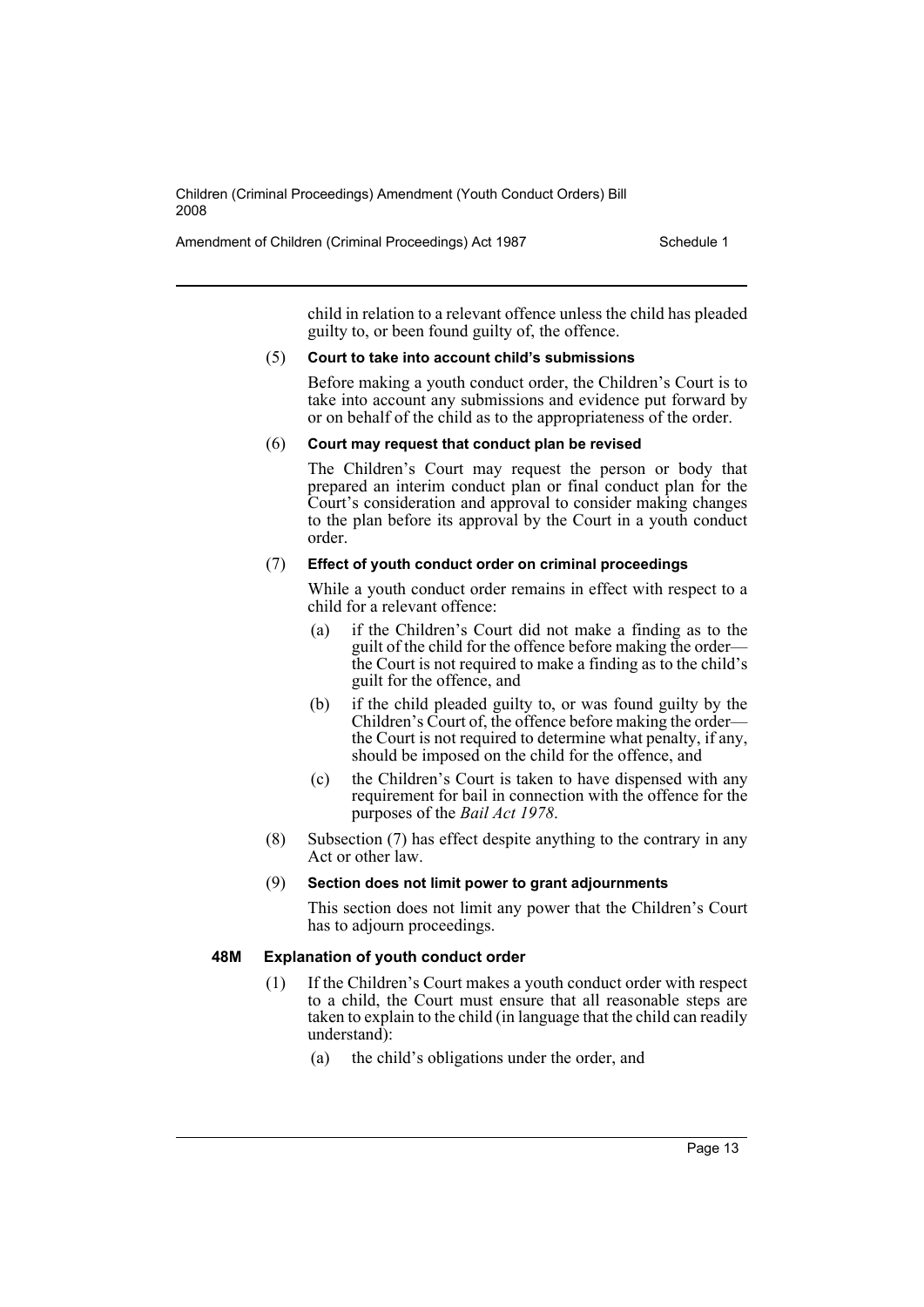- Schedule 1 Amendment of Children (Criminal Proceedings) Act 1987
	- (b) the consequences that may follow if the child fails to comply with those obligations.
	- (2) A youth conduct order is not invalidated by a failure to comply with this section.
	- (3) Nothing in this section limits the operation of section 12 (Proceedings to be explained to children).

#### **48N Review of youth conduct order by Children's Court**

- (1) The Children's Court may review a youth conduct order:
	- (a) of its own motion, or
	- (b) on an application made to the Court by or on behalf of the child to whom the order applies, or
	- (c) on an application made to the Court by any other person authorised by the regulations, or
	- (d) if the District Court in an appeal under section 48O remits a matter concerning the order to the Children's Court to be dealt with under this section.
- (2) On any such review of a youth conduct order, the Court may:
	- (a) confirm the order, or
	- (b) vary the order, or
	- (c) revoke the order.

# **48O Appeals to District Court against youth conduct orders**

- (1) A child in respect of whom a youth conduct order is made may, with the leave of the District Court, appeal to the Court against the order or the variation or revocation of the order.
- (2) An appeal must be made within the period of:
	- (a) 28 days after the order is made, or
	- (b) if the order has been varied or revoked—28 days after the order is varied or revoked.
- (3) On any such appeal, the District Court may:
	- (a) confirm the order, or
	- (b) vary the order, or
	- (c) revoke the order, or
	- (d) remit the matter to the Children's Court to be dealt with under section 48N.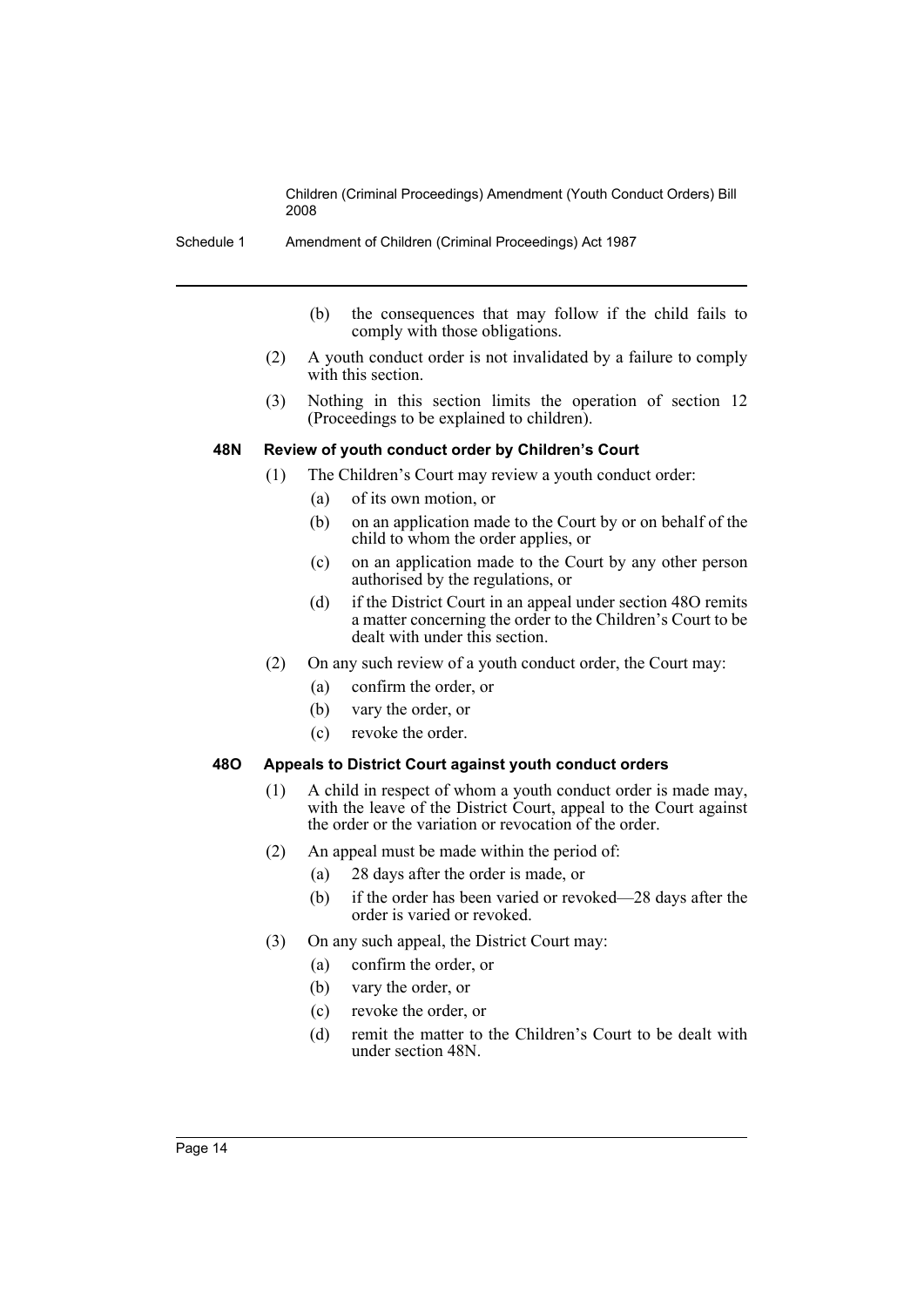Amendment of Children (Criminal Proceedings) Act 1987 Schedule 1

- (4) The regulations may make provision for or with respect to:
	- (a) the designation of a respondent or other persons to assist the District Court in an appeal under this section (including, but not limited to, the designation of the Crown for any such purpose), and
	- (b) the service of court processes and other documents in connection with an appeal under this section on any such designated respondent or other person.

# **Division 6 Enforcement of youth conduct orders**

# **48P Proceedings for non-compliance with youth conduct orders**

- (1) On an application made in accordance with the regulations, the Children's Court may call on a child in respect of whom a youth conduct order has been made to appear before it if the Court suspects that the child may have failed to comply with the order.
- (2) If the child fails to appear, the Children's Court may take any action referred to in section 98 (1A) of the *Crimes (Sentencing Procedure) Act 1999* as if the child were an offender for the purposes of that subsection who had failed to appear.
- (3) If the Children's Court is satisfied that a child appearing before it has failed to comply with a youth conduct order, the Court may:
	- (a) administer a warning to the child, or
	- (b) decide to take no action with respect to the failure to comply, or
	- (c) vary the order, or
	- (d) revoke the order.

# **48Q Consequences of revocation of youth conduct orders**

- (1) This section applies if the Children's Court revokes a youth conduct order under this Part.
- (2) If a child did not plead guilty to (or had not yet been found guilty of) a relevant offence before the Children's Court made a youth conduct order in relation to the offence, the Court may on the revocation of the order:
	- (a) proceed to make a finding as to the guilt of the child for the offence, and
	- (b) if the child is found guilty of the offence—deal with the child for the offence in accordance with Division 4 of Part 3.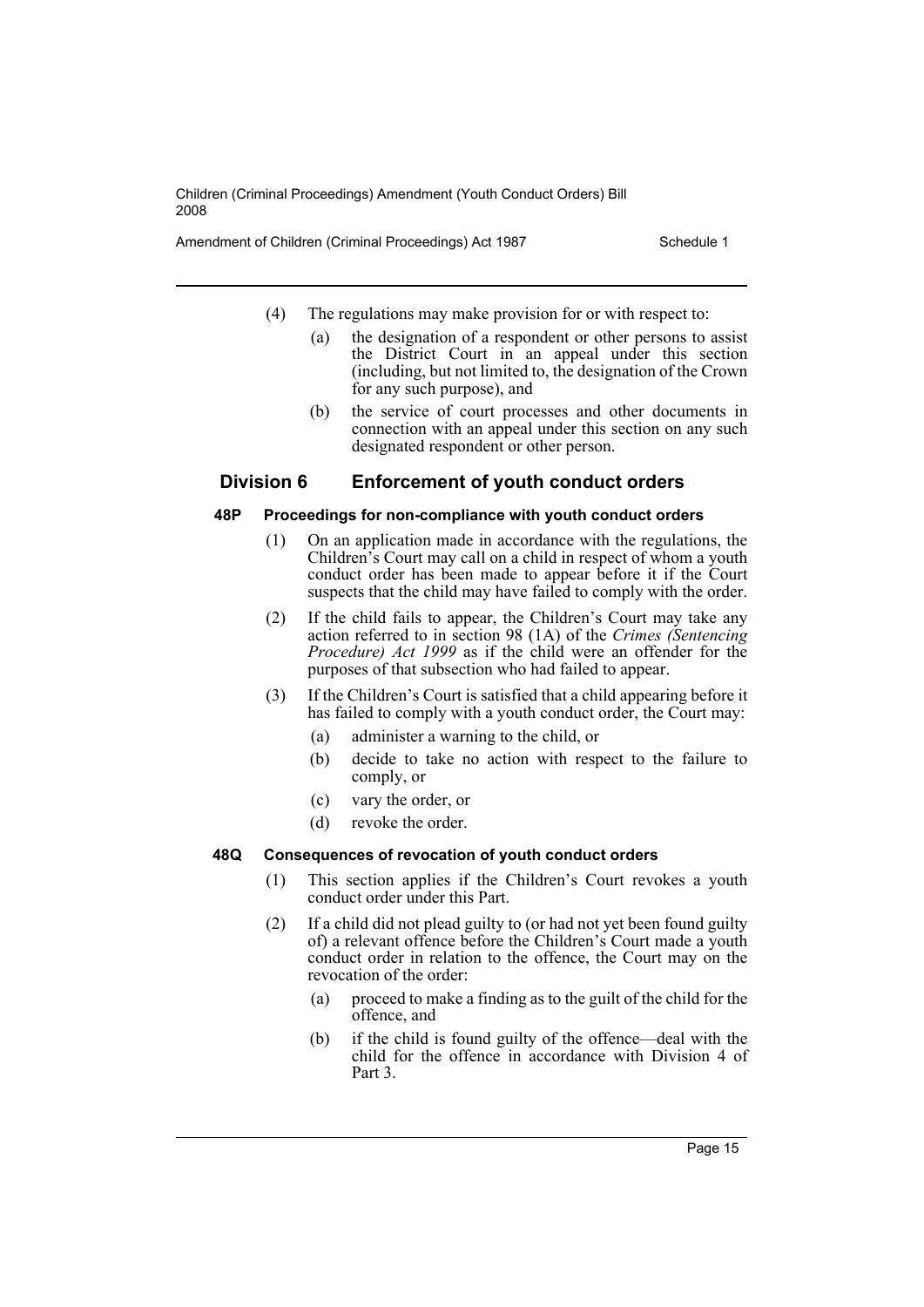Schedule 1 Amendment of Children (Criminal Proceedings) Act 1987

- (3) If a child pleaded guilty to (or was found guilty of) a relevant offence before the Children's Court made a youth conduct order in relation to the offence, the Court may, on the revocation of the order, deal with the child for the offence in accordance with Division 4 of Part 3.
- (4) In determining the penalty to be imposed on a child who has pleaded guilty to (or was found guilty of) a relevant offence to which a revoked youth conduct order related, the Children's Court is to have regard to:
	- (a) the fact of, and the circumstances surrounding, the child's failure to comply with the order (including the extent to which the child did comply with the order), and
	- (b) any report on the child's failure to comply with the youth conduct order prepared in accordance with the regulations for submission to the Court.

#### **48R Consequences of compliance with final youth conduct orders**

- (1) On an application made in accordance with the regulations, the Children's Court may deal with a child under this section if the Court is satisfied that the child has substantially complied with the terms of a final youth conduct order during the period the order was in effect.
- (2) If a child did not plead guilty to (or had not yet been found guilty of) a relevant offence before the Children's Court made a final youth conduct order in relation to the offence, the Court may make an order directing that the charge for the offence be dismissed.
- (3) If a child pleaded guilty to (or was found guilty of) a relevant offence before the Children's Court made a final youth conduct order in relation to the offence, the Court may deal with the child for the offence in accordance with Division 4 of Part 3 having regard to the fact that the child has substantially complied with the order.

**Note.** Section 33 provides for the things that the Children's Court may do if it finds a child guilty of an offence. That section provides for the imposition of penalties for offences, as well as conferring a power on the Court to direct that charges for offences be dismissed.

# **Division 7 Miscellaneous**

# **48S Evidence of certain matters not admissible**

(1) Evidence of the following is not admissible in criminal proceedings: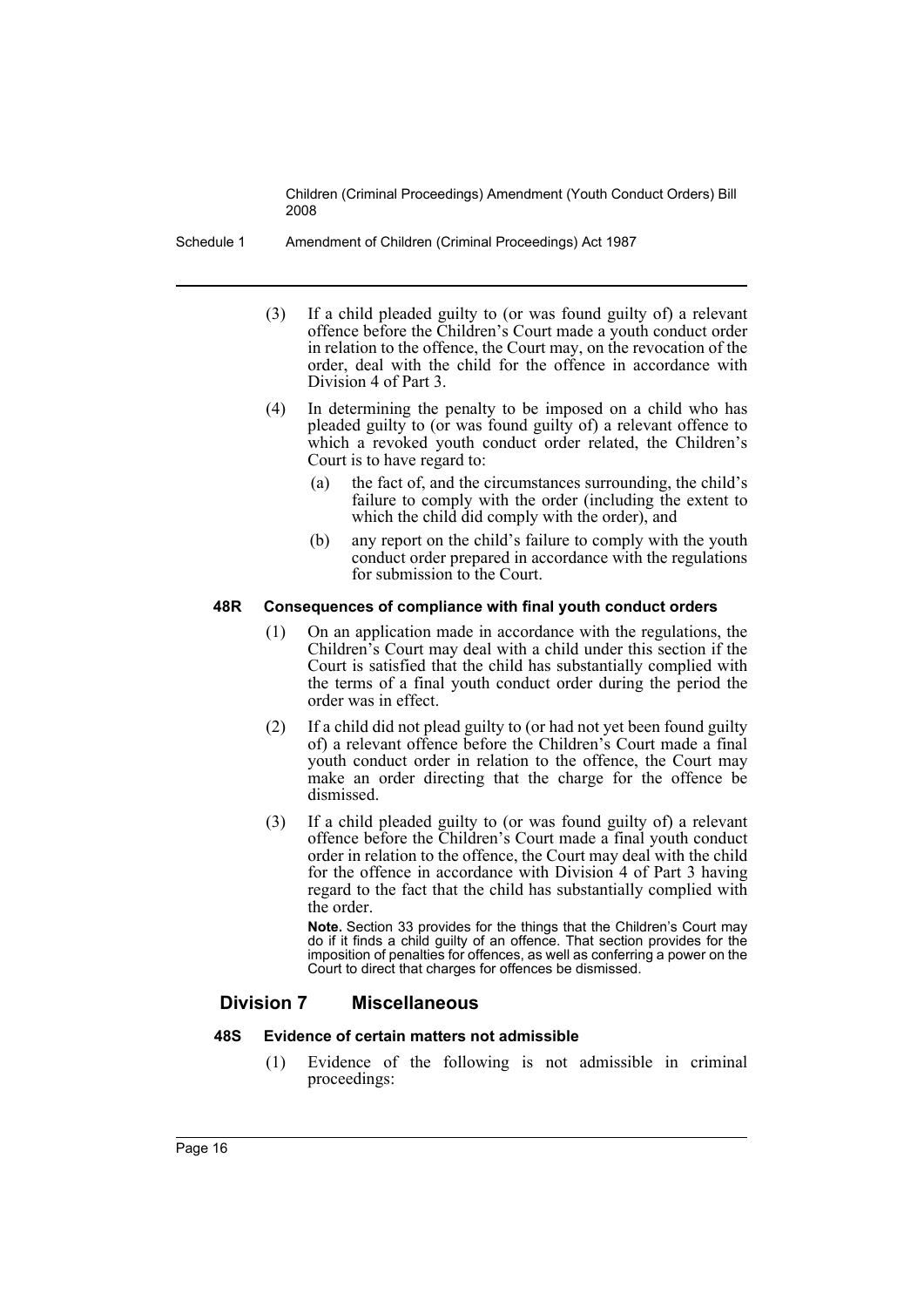Amendment of Children (Criminal Proceedings) Act 1987 Schedule 1

- (a) any admission made by a child in the course of being assessed for participation, or while participating, in the ASB pilot project or the scheme,
- (b) any document produced for the purposes of a child's assessment for, or participation in, the project or the scheme.
- (2) Subsection (1) does not apply to:
	- (a) the criminal proceedings in respect of which the child was referred for assessment for, or participation in, the project or the scheme, or
	- (b) any other criminal proceedings of a kind prescribed by the regulations.

## **48T Disclosure of certain information prohibited**

- (1) A person must not disclose:
	- (a) the name of, or any other identifying information about, a child or a victim (or alleged victim) of a child that the person has obtained in connection with the exercise of a relevant function, or
	- (b) any other information about a child that the person has obtained in connection with the exercise of a relevant function.

Maximum penalty: 20 penalty units.

- (2) A *relevant function* means any of the following functions:
	- (a) the assessment of a child's suitability to participate in the ASB pilot project or the scheme,
	- (b) the conduct of the ASB pilot project,
	- (c) the conduct of the scheme (including the exercise of any functions conferred or imposed by regulations made for the purposes of this Part),
	- (d) any other function prescribed by the regulations.
- (3) Nothing in subsection (1) prevents a person from disclosing the information referred to in that subsection:
	- (a) to any of the following persons:
		- (i) the child,
		- (ii) any person having parental responsibility (within the meaning of the *Children and Young Persons (Care and Protection) Act 1998*) for the child (but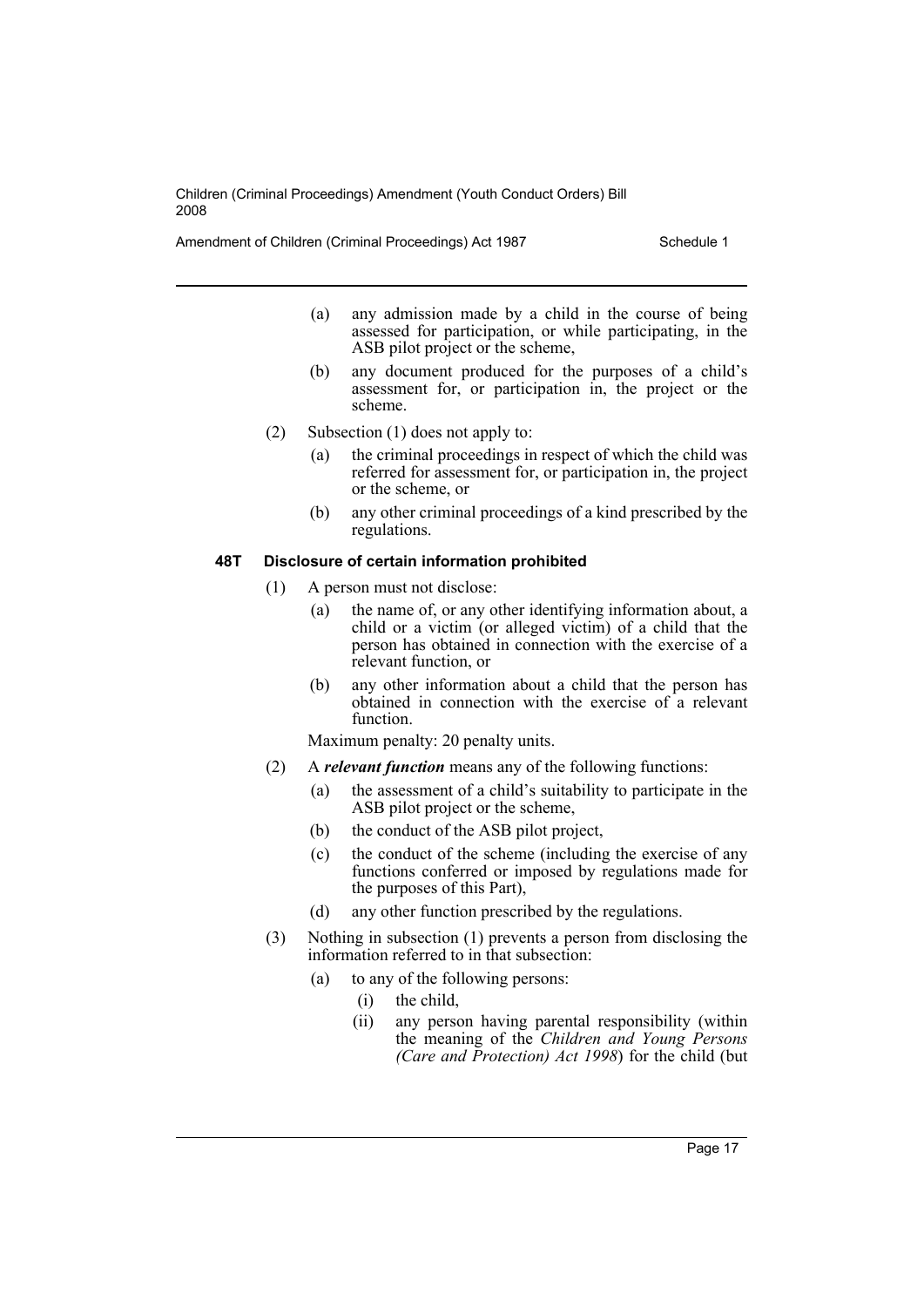Schedule 1 Amendment of Children (Criminal Proceedings) Act 1987

only with the consent of the child if he or she is capable in law of giving such consent),

- (iii) another person exercising a relevant function,
- (iv) any police officer responsible for investigating the offence in respect of which the child was referred to the scheme, or
- (b) in connection with the conduct of an assessment of a child's suitability to participate in the ASB pilot project or the scheme, or
- (c) to a person or body for the purpose of monitoring or evaluating the ASB pilot project or the scheme, or
- (d) for the purposes of any legal proceedings, or
- (e) in accordance with a requirement of the *Ombudsman Act 1974* or with any request made by the Ombudsman, or
- (f) to a body of the Commonwealth or another State or Territory (or to a body of the Commonwealth or another State or Territory belonging to a class) that is prescribed by, or approved in accordance with, the regulations, or
- (g) to any other person or body (or to a person or body belonging to a class) that is prescribed by, or approved in accordance with, the regulations, or
- (h) with other lawful excuse.
- (4) In this section:

*identifying information*, in relation to a child, means any information that identifies the child or that is likely to lead to the identification of the child.

## **48U Exchange of information**

(1) A scheme administrator may (but need not) enter into an arrangement (*an information sharing arrangement*) with a relevant agency for the purposes of sharing or exchanging any information that is held by persons involved in the administration of the scheme or by the agency.

**Note.** The disclosure of information by a scheme administrator to a relevant agency may also be permissible under section 48T (3) even in the absence of an information sharing arrangement.

- (2) The information to which an information sharing arrangement may relate is limited to the following:
	- (a) information concerning the needs of a child who is being assessed for participation, or who is participating, in the scheme,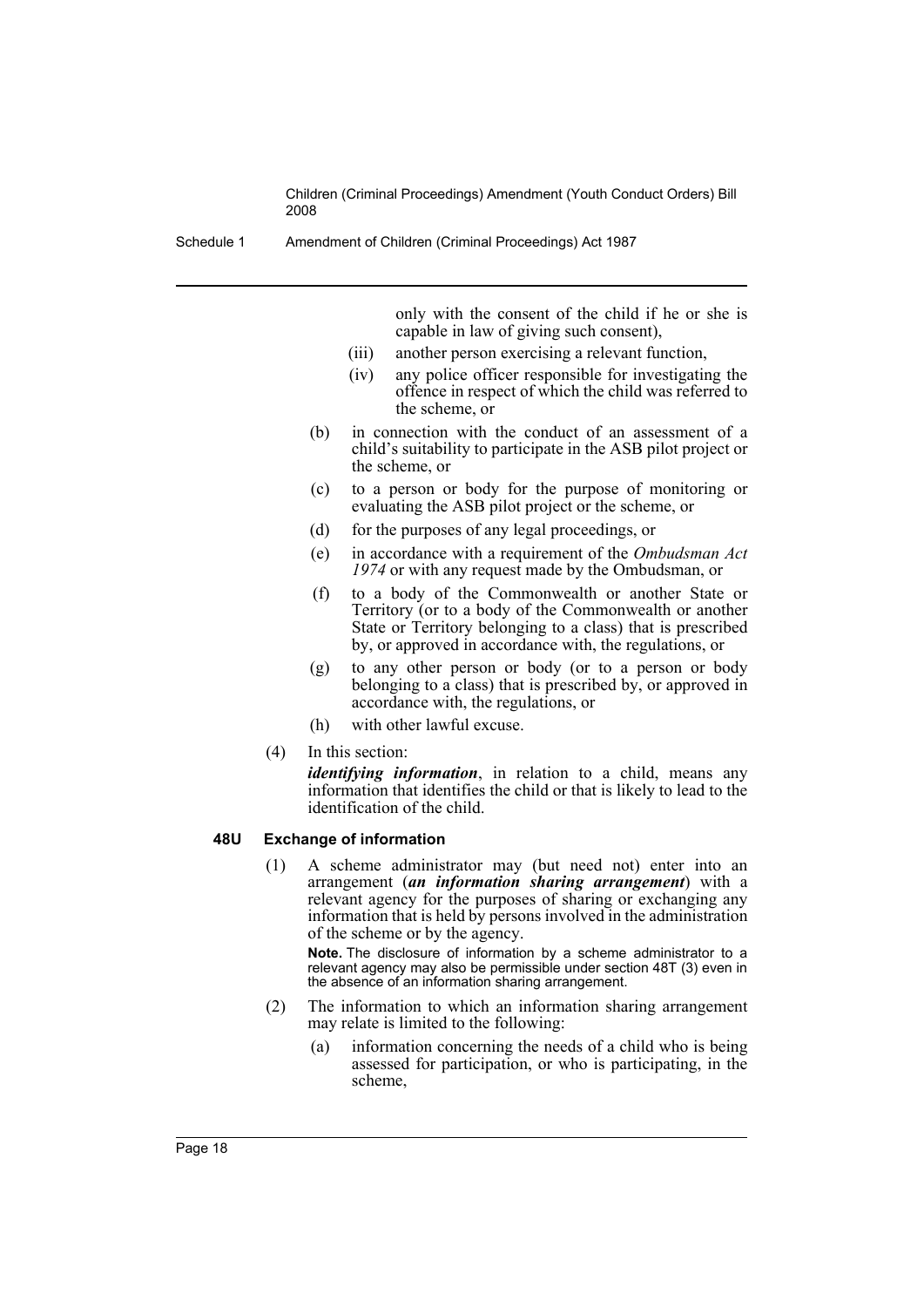Amendment of Children (Criminal Proceedings) Act 1987 Schedule 1

- (b) information that assists in the exercise of functions under this Part (or under regulations made for the purposes of this Part) or of the relevant agency concerned,
- (c) any other information that may be prescribed by the regulations.
- (3) Under an information sharing arrangement, a scheme administrator and the relevant agency are, despite any other Act or law of the State, authorised:
	- (a) to request and receive information that is held by the other party to the arrangement, and
	- (b) to disclose that information to the other party,

but only to the extent that the information is reasonably necessary to assist in the exercise of functions under this Part (or under regulations made for the purposes of this Part) or the functions of the relevant agency concerned.

- (4) This section does not limit the operation of any Act under which a scheme administrator or a relevant agency is authorised or required to disclose information to another person or body.
- (5) In this section:

*relevant agency* means any of the following:

- (a) a body of the Commonwealth or another State or Territory (or a body of the Commonwealth or another State or Territory belonging to a class) that is prescribed by, or approved in accordance with, the regulations,
- (b) any other person or body (or a person or body belonging to a class) that is prescribed by, or approved in accordance with, the regulations.

*scheme administrator* means any person involved in the administration of the scheme who is prescribed by, or approved in accordance with, the regulations.

#### **48V Destruction of photographs, finger-prints, palm-prints and other records**

- (1) Section 38 extends to an order of the Children's Court under section 48R (2) directing that a charge for an offence be dismissed in the same way as it extends to an order dismissing a charge for an offence made under section 33 (1) (a).
- (2) Nothing in subsection (1) limits the application of section 38 to any finding by the Children's Court that a child is not guilty of a relevant offence in proceedings that have been determined following the revocation of a youth conduct order.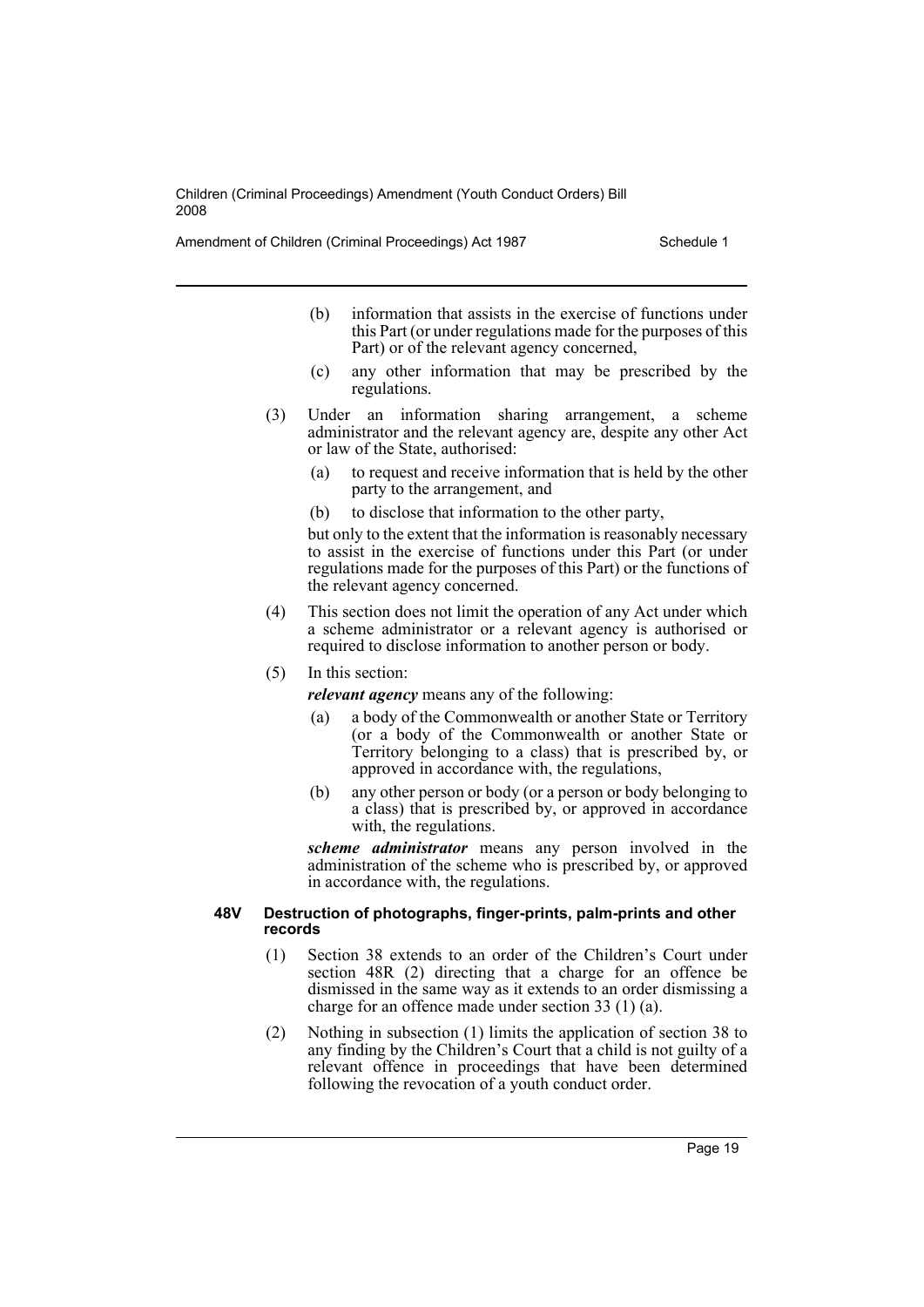Schedule 1 Amendment of Children (Criminal Proceedings) Act 1987

#### **48W Regulations**

Without limiting any other provision of this Part, the regulations may make provision for or with respect to any of the following matters:

- (a) eligibility to participate in the scheme,
- (b) the granting and revocation of scheme participation approvals,
- (c) the places at which, or the areas within which, the scheme is to operate,
- (d) the referral for the assessment, and the assessment, of the suitability of a child to participate in the scheme (or of a child's capacity or prospects for participation in the scheme),
- (e) the carrying out of investigations, and the preparation and provision of reports, as to a child's suitability, capacity or prospects for participation in the scheme,
- (f) the provision of reports to the Children's Court and other persons or bodies as to a child's compliance with a youth conduct order (including compliance with the conduct plan to which the order gives effect),
- (g) the persons or bodies who may participate in the scheme (in addition to the child),
- (h) the role of particular persons or bodies in the carrying out or implementation of the scheme (including the constitution of, and procedure for, bodies to carry out functions in relation to the scheme),
- (i) rebuttable presumptions concerning the constitution and decisions of bodies that are constituted by the regulations for the purposes of the scheme,
- (j) the preparation and implementation of conduct plans (whether interim or final), including the adoption, revision, variation or revocation of such plans,
- (k) the making of applications to the Children's Court under this Part by persons who are permitted or authorised to make such applications,
- (l) procedures for notification of courts or other persons or bodies of a decision of a child not to participate in, or not to continue to participate in, the scheme,
- (m) procedures for notification of orders and other decisions of the Children's Court in connection with the scheme,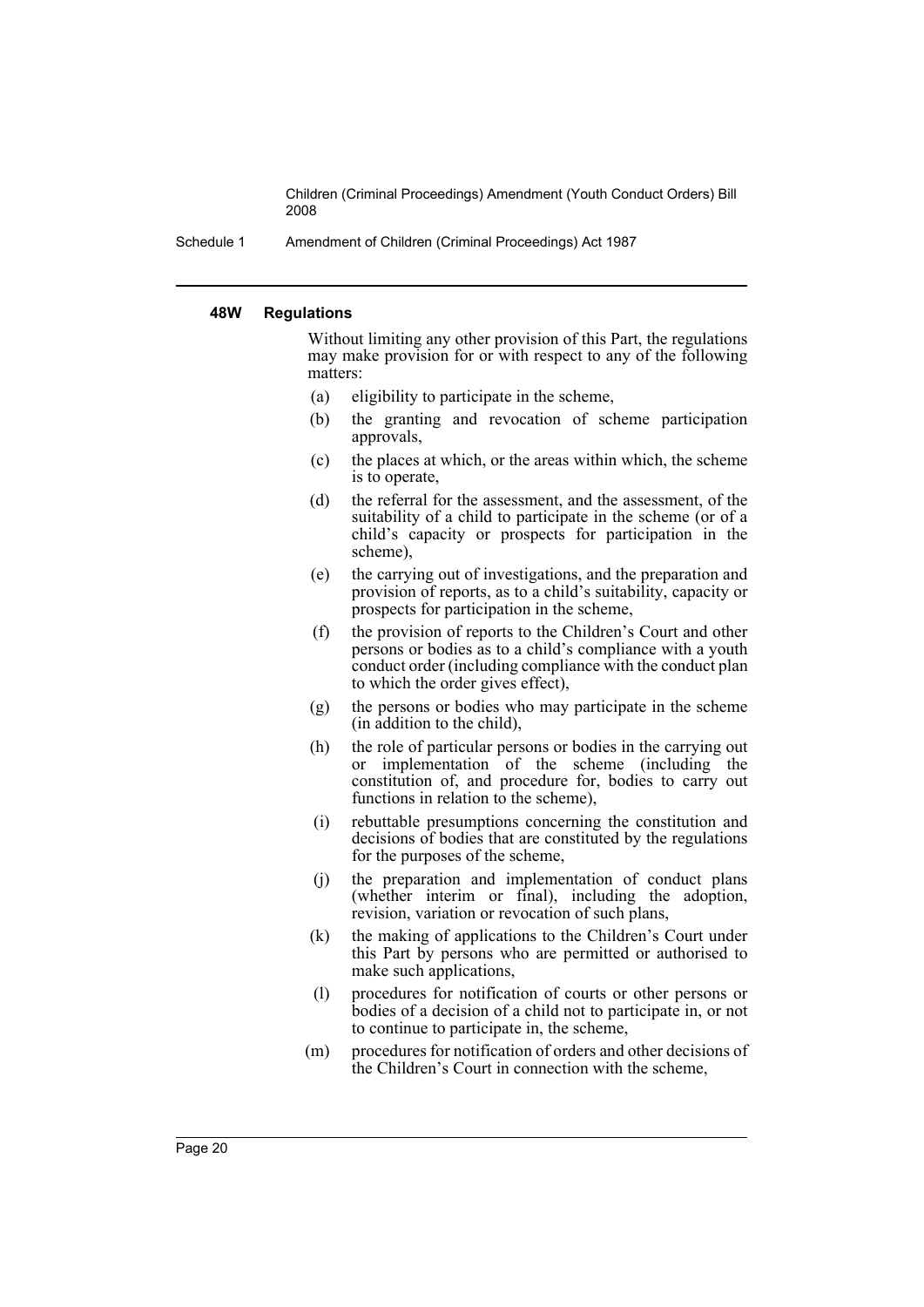Amendment of Children (Criminal Proceedings) Act 1987 Schedule 1

- (n) the content and keeping of records in connection with the the scheme,
- (o) the monitoring and evaluation of, or research into, the operation and effect of the scheme,
- (p) the issuing of guidelines and directions with respect to suitability assessments and the implementation or operation of the scheme,
- (q) the delegation of functions conferred or imposed on a person or body by a provision of this Part or a provision of the regulations made for the purposes of this Part,
- (r) any other matter relating to the implementation or operation of the scheme.

#### **48X Relationship with other legislation, projects and measures**

- (1) This Part:
	- (a) does not affect any jurisdiction conferred on any court under this or any other Act or law, or
	- (b) does not, except to the extent that this Part expressly provides otherwise, derogate from the functions of any person or court dealing with an offence or alleged offence to take any other action in relation to an offence or alleged offence, under this or any other Act or law, or
	- (c) does not prevent or limit the development, conduct or operation of programs or measures apart from the scheme for the treatment or rehabilitation of offenders or accused persons who are children.
- (2) Without limiting subsection (1), nothing in this Part is intended to limit the rights and protections provided to persons by the *Law Enforcement (Powers and Responsibilities) Act 2002* to the extent that the provisions of that Act can operate in circumstances covered by this Part.

#### **48Y Part to cease to have effect**

(1) The provisions of this Part (other than this section) cease to have effect on the day that is 26 months after the day on which section 48L commences or on such later day as may be prescribed by the regulations.

**Note.** Any portion of an Act that ceases to have effect on a specified day ceases to have effect at the end of the specified day. See sections 5 (3) and 71 of the *Interpretation Act 1987*.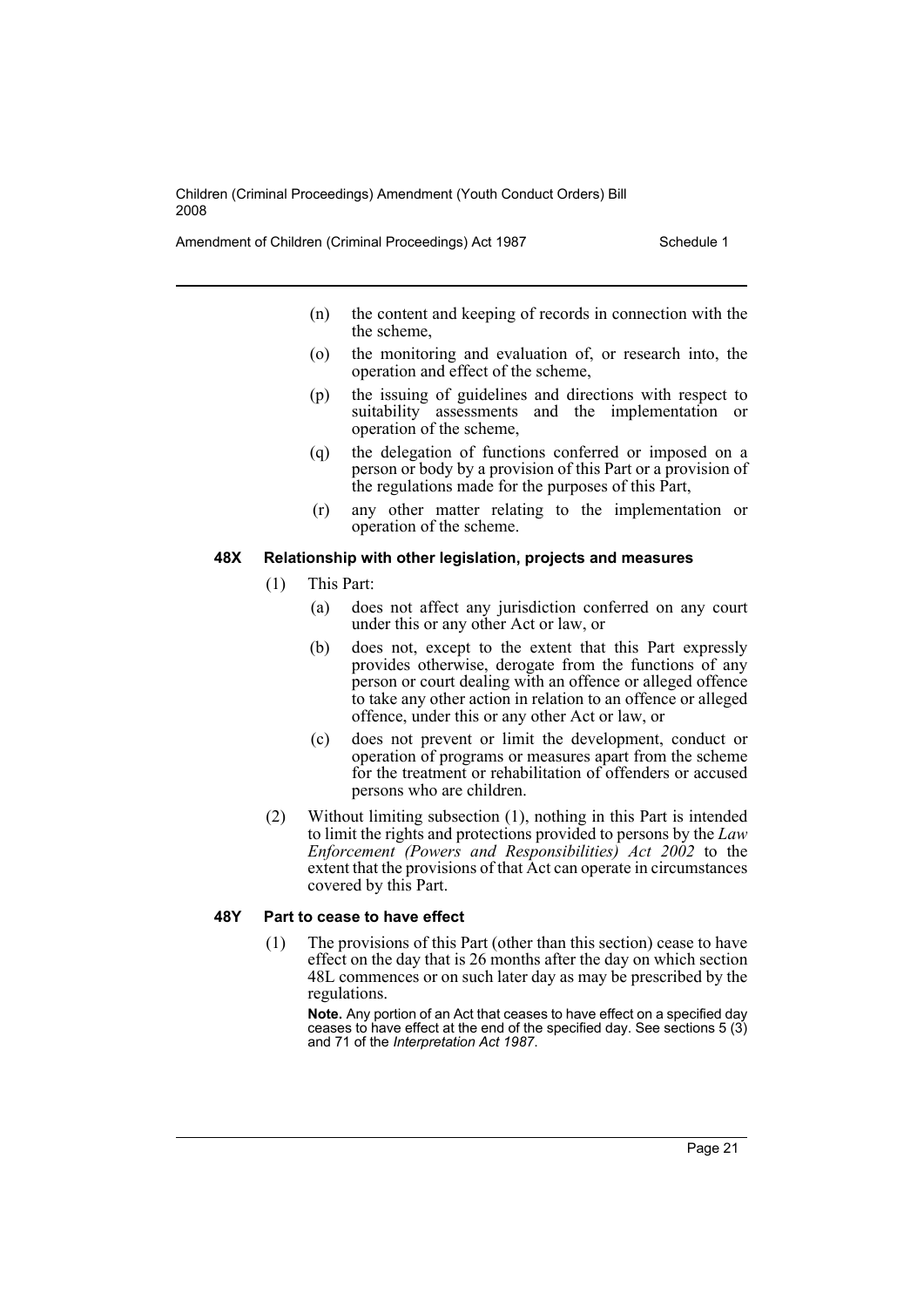Schedule 1 Amendment of Children (Criminal Proceedings) Act 1987

- (2) A regulation made for the purposes of subsection (1) must be made before the day on which the provisions of this Part (other than this section) cease to have effect under that subsection.
- (3) Regulations containing provisions of a savings or transitional nature may be made consequent on the operation of subsection  $(1)$ .

# **[2] Section 50 Act is generally subject to Bail Act 1978**

Omit "The". Insert instead "Subject to Part 4A, the".

## **[3] Schedule 2 Savings and transitional provisions**

Insert at the end of clause 1 (1):

*Children (Criminal Proceedings) Amendment (Youth Conduct Orders) Act 2008*

# **[4] Schedule 2, Part 15**

Insert at the end of the Schedule:

# **Part 15 Children (Criminal Proceedings) Amendment (Youth Conduct Orders) Act 2008**

## **23 Definition**

In this Part:

*amending Act* means the *Children (Criminal Proceedings) Amendment (Youth Conduct Orders) Act 2008*.

#### **24 Application of Part 4A to pre-commencement offences**

Part 4A, as inserted by the amending Act, extends to a relevant offence (within the meaning of that Part) committed, or alleged to have been committed, by a child before the commencement of that Part, but only if the child is charged with the offence (within the meaning of that Part) after that commencement.

#### **25 Exercise of certain powers between enactment and commencement of amending Act**

The provisions of section 26 of the *Interpretation Act 1987* apply in relation to a power to make an instrument that is to be conferred by an uncommenced amendment to the *Children (Criminal Proceedings) Regulation 2005* made by the amending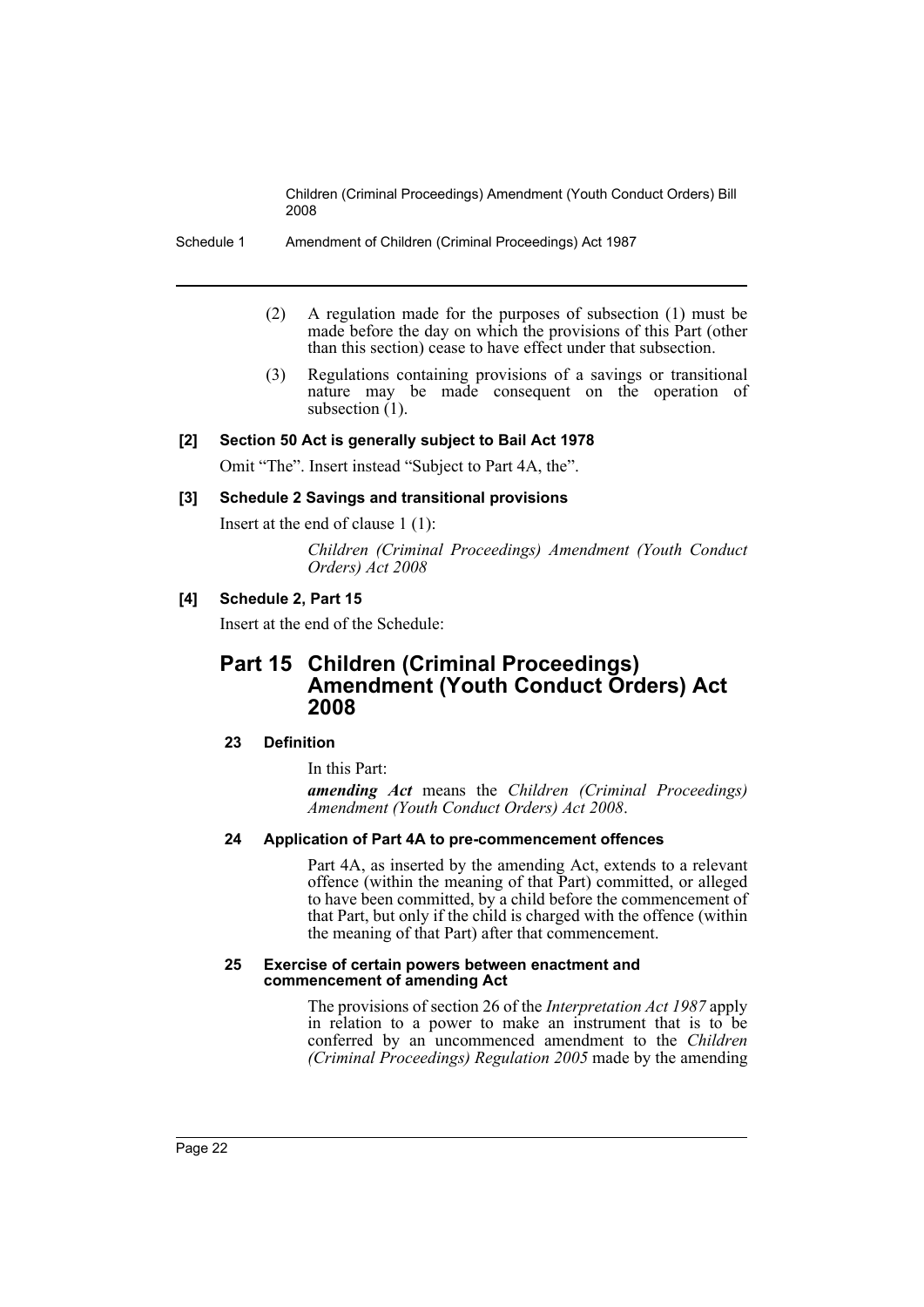Amendment of Children (Criminal Proceedings) Act 1987 Schedule 1

Act in the same way as they apply to powers to make instruments conferred by uncommenced amendments to Acts.

**Note.** Section 26 of the *Interpretation Act 1987* enables a power to make instruments of a legislative or administrative character that is to be conferred by an enacted but uncommenced amendment to an Act to be exercised before the amendment commences. Any such instrument will have effect on the commencement of the amendment.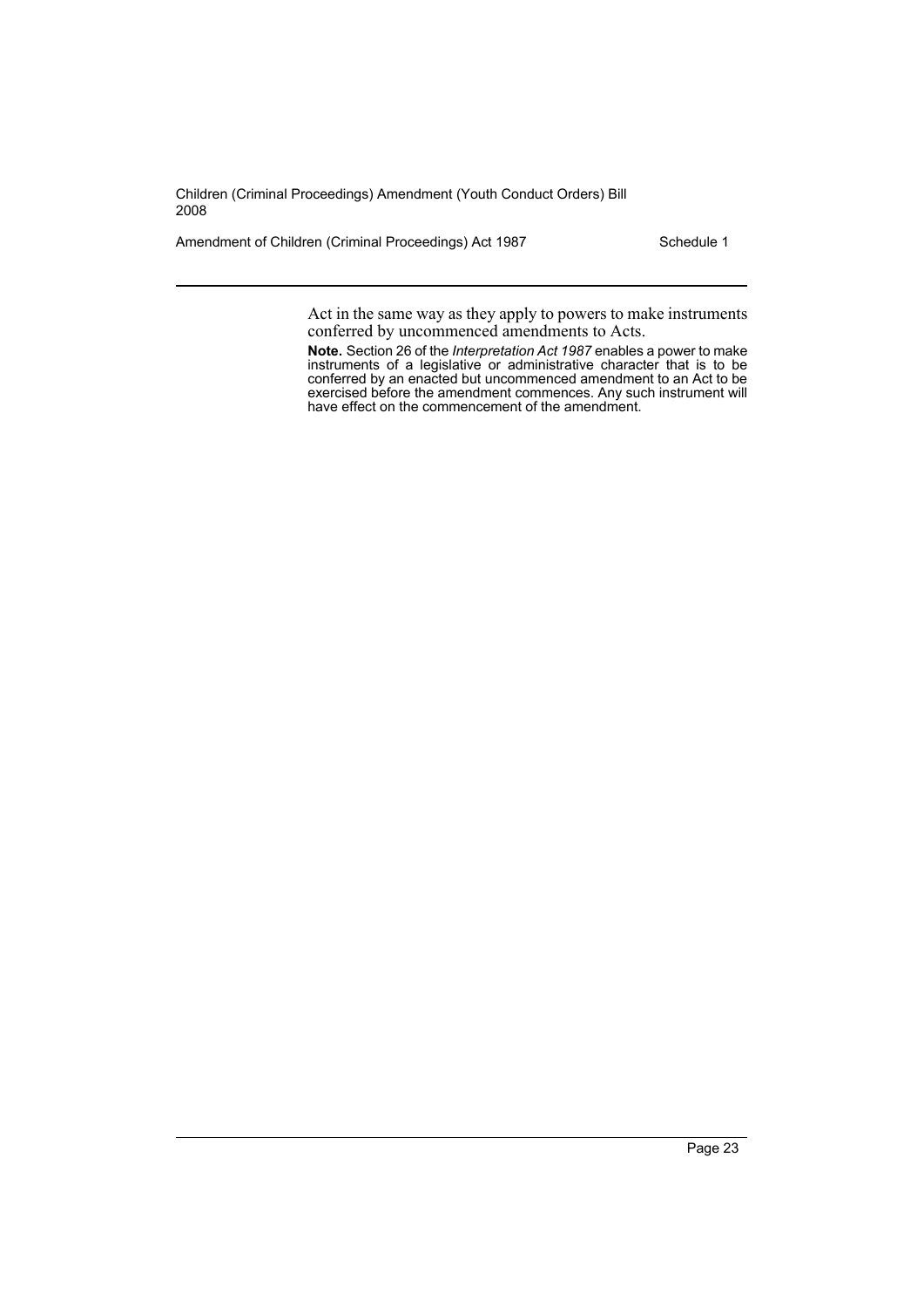Schedule 2 Amendment of Children (Criminal Proceedings) Regulation 2005

# <span id="page-24-0"></span>**Schedule 2 Amendment of Children (Criminal Proceedings) Regulation 2005**

(Section 4)

**[1] Part 1, heading**

Insert before clause 1:

# **Part 1 Preliminary**

**[2] Part 2**

Insert after clause 3:

# **Part 2 Youth conduct orders**

# **Division 1 Preliminary**

- **4 Definitions**
	- (1) In this Part:

*appropriate Coordination Group* for a child means:

- (a) in relation to the referral of a child for a suitability assessment by a suitability assessment order—the Coordination Group for the participating Local Area Command that the Children's Court considers appropriate for the child, or
- (b) in relation to any application or report concerning a youth conduct order made with respect to the child—the Coordination Group for the participating Local Area Command that prepared the interim or final conduct plan for the child adopted by the Children's Court in the order.

*authorised police officer* means any of the following:

- (a) a youth liaison officer (within the meaning of the *Young Offenders Act 1997*),
- (b) a Youth Case Manager for a Police Community Youth Club,
- (c) any other police officer (other than a senior police officer) who has completed a course of training in relation to youth conduct orders of a kind approved by the Director-General.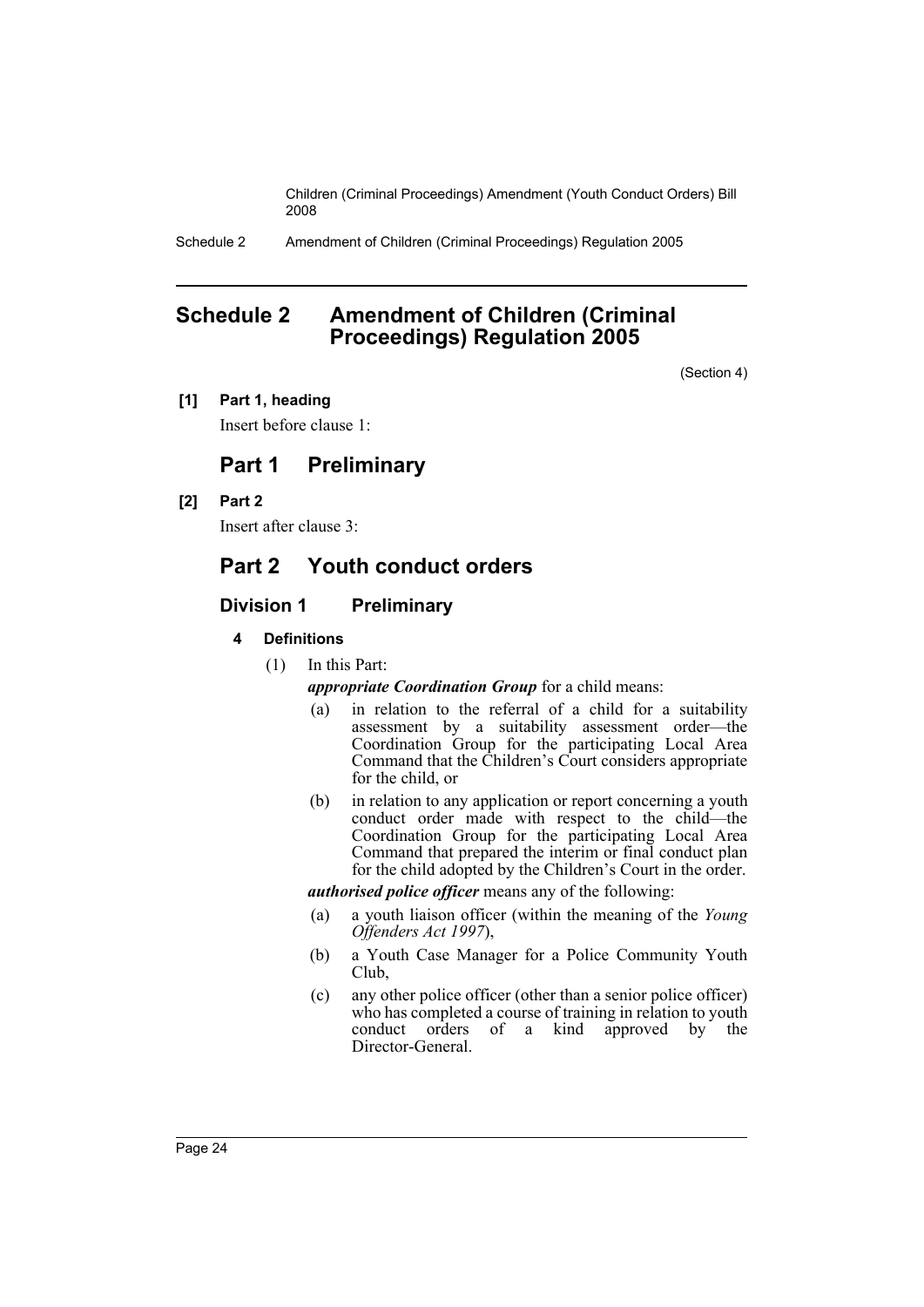Amendment of Children (Criminal Proceedings) Regulation 2005 Schedule 2

*authorised scheme officer* means any of the following:

- (a) the Director-General,
- (b) an authorised police officer,
- (c) any other person appointed (or belonging to a class of persons appointed) under clause 6 by the Director-General as an authorised scheme officer (or authorised scheme officers) for the purposes of the provision in which the expression is used.

*compliance report*—see clause 18.

*Coordination Group* means a Case Coordination Senior Officers' Group established under Division 7.

*Director-General* means the Director-General of the Department of Premier and Cabinet.

*first scheme anniversary day* means the day that is the first anniversary of the day on which section 48L of the Act commenced.

*participating Local Area Command* means any of the following areas designated by the Commissioner of Police as a Local Area Command for the NSW Police Force:

- (a) the Campbelltown Local Area Command,
- (b) the Mount Druitt Local Area Command,
- (c) the New England Local Area Command.

*referred child* means a child who has been referred to a Coordination Group for a suitability assessment.

*scheme directions* means directions given by the Director-General under Division 8.

*senior police officer* means a police officer of or above the rank of Superintendent.

(2) Words and expressions used in this Part that are defined for the purposes of Part 4A of the Act have the same meanings as in Part 4A of the Act, except in so far as they are defined differently in this Part or the context or subject-matter otherwise indicates or requires.

# **5 Prescribed eligibility criteria**

(1) The following eligibility criteria are prescribed for the purposes of section 48E of the Act as the criteria that a person must meet to be eligible to participate in the scheme: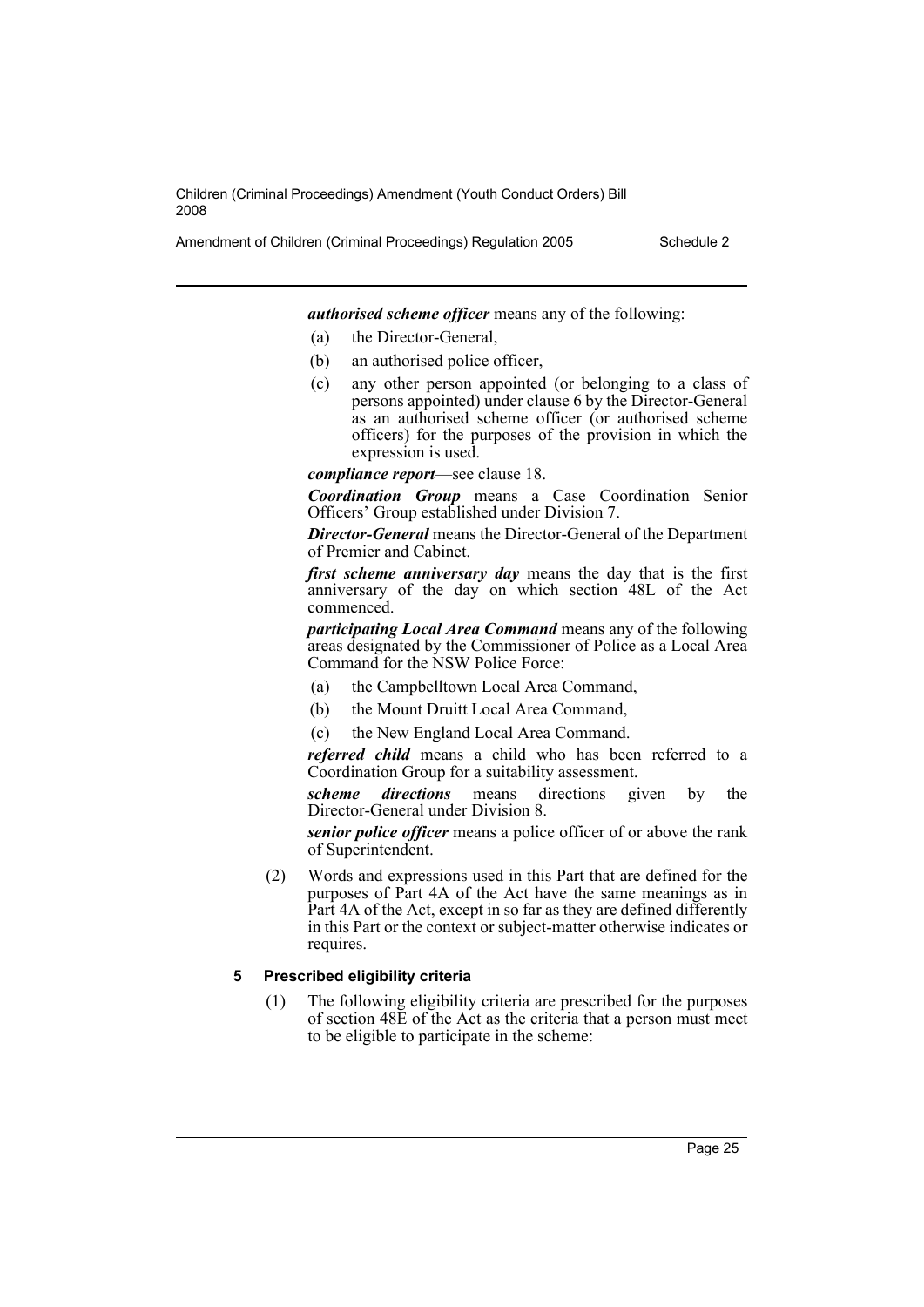Schedule 2 Amendment of Children (Criminal Proceedings) Regulation 2005

- (a) the person concerned was 14 years old or older (but less than 18 years old) at the time that the offence was committed or alleged to have been committed,
- (b) the person concerned is less than 19 years old at the time it is first proposed to make a youth conduct order with respect to the person concerning the offence or alleged offence,
- (c) the person concerned permanently or temporarily resides in, or is an habitual visitor to, the area of a participating Local Area Command,
- (d) the Children's Court has not yet imposed a penalty on the person concerned for the offence or alleged offence.
- (2) A person who is 18 years old or older (but less than 21 years old) continues to be eligible to participate in the scheme in relation to a relevant offence if the person met the criteria referred to in subclause (1) when he or she entered the scheme. **Note.** Section 48E (3) of the Act provides that if the regulations make provision for persons who are no longer children to continue to be eligible to participate in the scheme, the other provisions of that Part (and any provisions of the regulations made for the purposes of that Part)
- (3) Despite subclauses (1) and (2), a person is not eligible to participate in the scheme in relation to an offence if:

extend to such persons as if they were still children.

- (a) the person is charged with the offence after the first scheme anniversary day, or
- (b) in the case where the person was charged with the offence on or before the first scheme anniversary day—the person has not been referred to a Coordination Group for suitability assessment on or before that day.

# **6 Authorised scheme officers**

- (1) The Director-General may, by order, appoint:
	- (a) a person (other than a police officer) specified in the order as an authorised scheme officer for the purposes of any or all of the provisions of this Part, or
	- (b) persons (other than police officers) belonging to a class of persons specified in the order as authorised scheme officers for the purposes of any or all of the provisions of this Part.
- (2) The Director-General may at any time and for any reason revoke any appointment under subclause (1).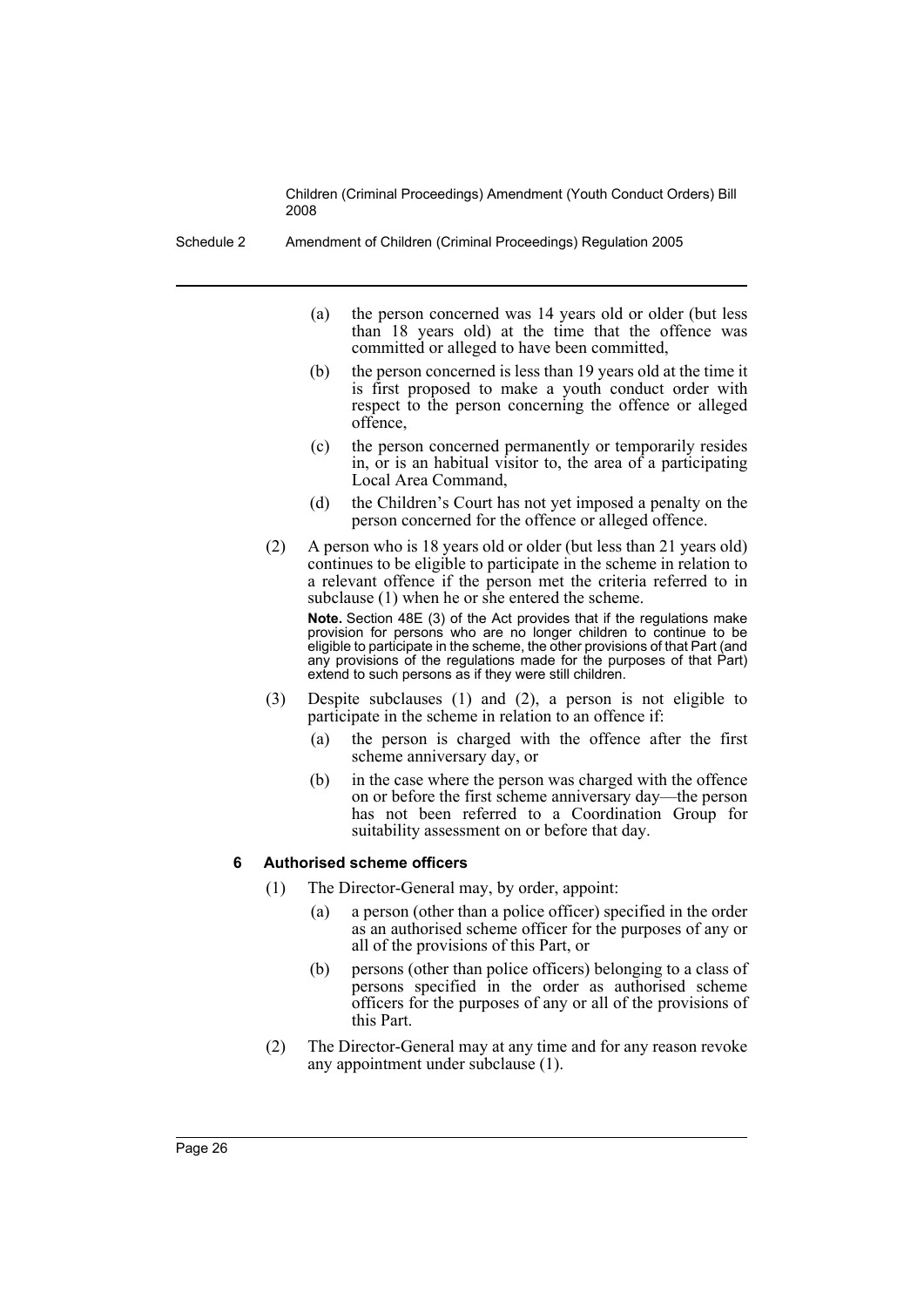Amendment of Children (Criminal Proceedings) Regulation 2005 Schedule 2

# **Division 2 Scheme participation approvals**

#### **7 Granting of scheme participation approvals**

- (1) An authorised police officer may grant a scheme participation approval for the potential participation of a child in the scheme in relation to a relevant offence committed (or alleged to have been committed) by the child if:
	- (a) the officer is satisfied that:
		- (i) the child meets the criteria referred to in clause  $5(1)$ , and
		- (ii) it would not be appropriate for the child to be dealt with under the *Young Offenders Act 1997*, and
	- (b) the officer considers that it is appropriate for the child to be dealt with under the scheme having regard to:
		- (i) the seriousness of the relevant offence concerned, and
		- (ii) the degree of violence, if any, involved in the offence, and
		- (iii) any harm caused to any victim of the offence, and
		- (iv) the number and nature of any previous offences (whether or not relevant offences) committed by the child, and
		- (v) the number of times, if any, that the child has been dealt with under the *Young Offenders Act 1997*, and
	- (c) the officer has obtained the written concurrence of a senior police officer to the granting of the approval.
- (2) A scheme participation approval must:
	- (a) be in the form (if any) approved by the Director-General, and
	- (b) state the reasons, in accordance with the scheme directions, why the authorised police officer granting the approval considers it appropriate for the child to be considered for participation in the scheme.
- (3) An authorised police officer who grants a scheme participation approval must provide the Children's Court with a copy of the approval (along with a copy of the written concurrence of a senior police officer referred to in subclause  $(1)$   $(c)$ ) as soon as is reasonably practicable after granting the approval.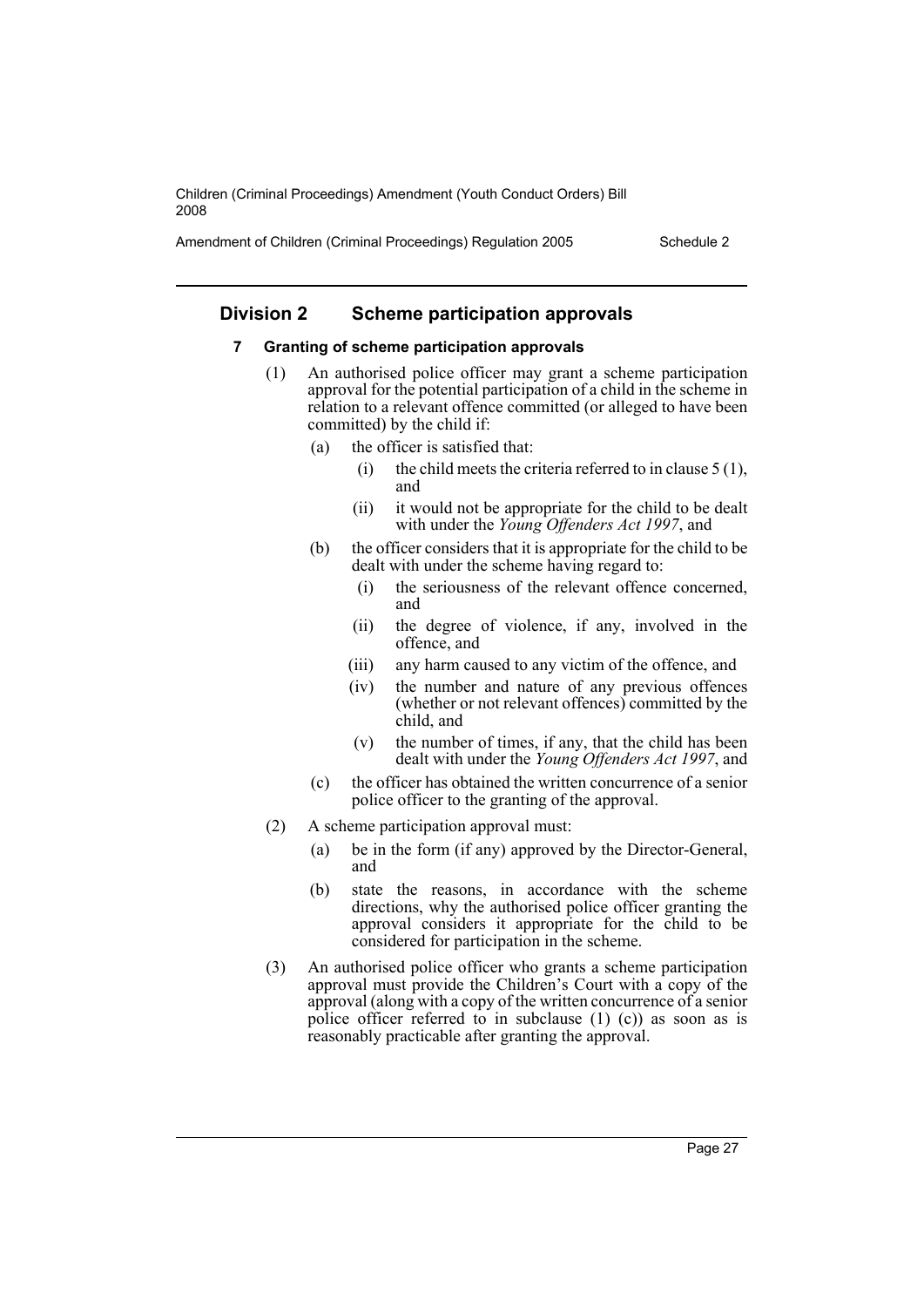Schedule 2 Amendment of Children (Criminal Proceedings) Regulation 2005

# **Division 3 Suitability assessments**

#### **8 Applications for suitability assessment orders**

- (1) An authorised scheme officer is authorised for the purposes of section 48G (3) (c) of the Act to make applications to the Children's Court for a suitability assessment order with respect to a child.
- (2) An authorised scheme officer may make such an application only if:
	- (a) in the case where the officer is an authorised police officer—a scheme participation approval for the child has been granted, and
	- (b) in the case where the officer is not an authorised police officer—a scheme participation approval for the child has been granted unless the Children's Court is satisfied that it was not possible in the circumstances for the approval to be granted in time for the hearing of the application, and
	- (c) a notice of intention to make the application in the form (if any) approved by the Director-General has been filed with the Court, and
	- (d) the officer is satisfied that the application conforms with the scheme directions in relation to the making of such an application.

#### **9 Notification of suitability assessment order by Children's Court**

If the Children's Court makes a suitability assessment order with respect to a child, the Court must, within 7 days after making the order, ensure that:

- (a) the appropriate Coordination Group for the child is notified in writing that the Court has made the order, and
- (b) a copy of the scheme participation approval (if any) by reference to which the order was made is provided to the Group.

# **10 Suitability assessment of referred child**

- (1) Each Coordination Group has the function of carrying out the suitability assessments for referred children.
- (2) A Coordination Group must ensure that a suitability assessment of a referred child is carried out within 7 days (or such further period as the Children's Court may allow) after it is notified of the suitability assessment order under clause 9.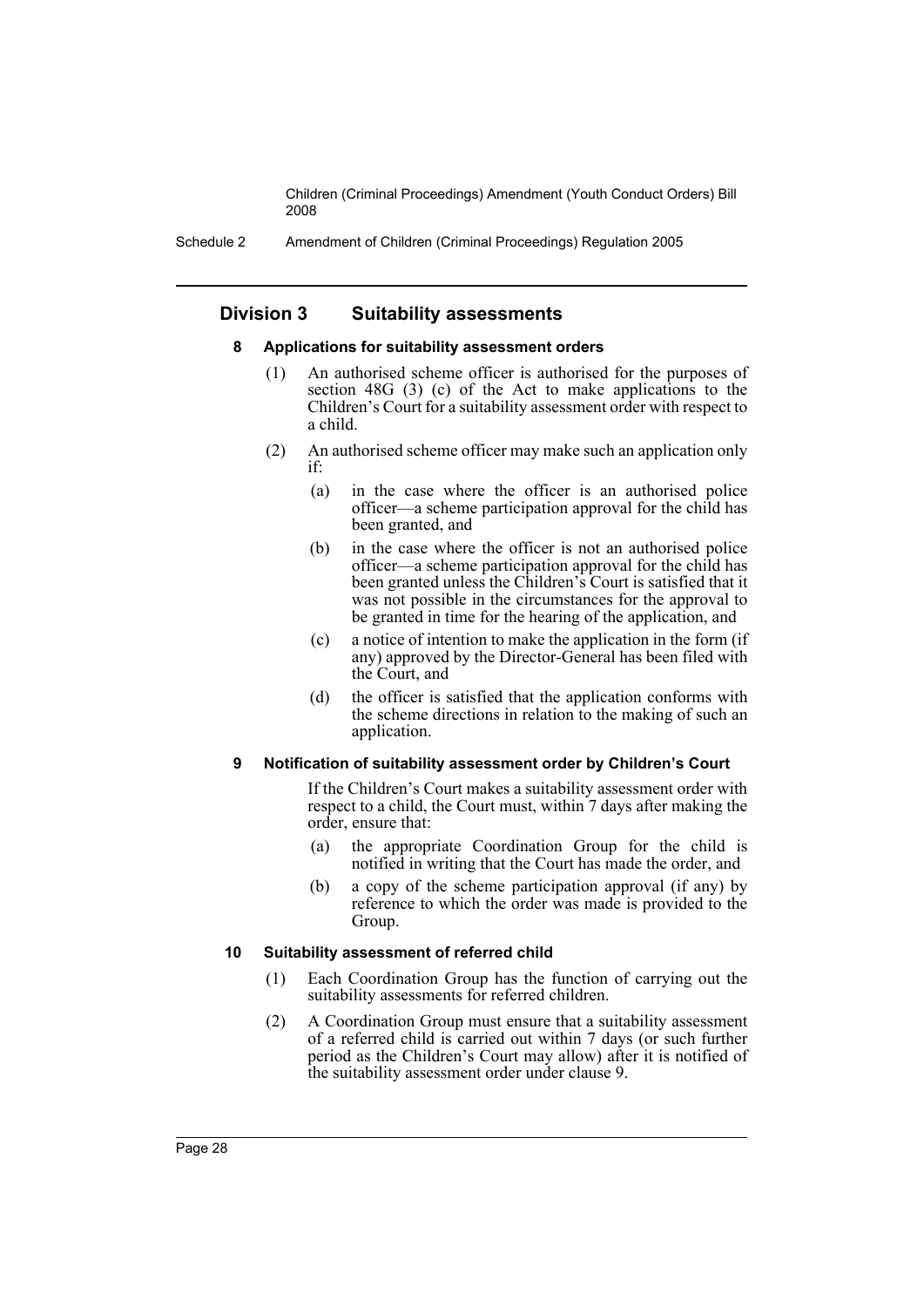Amendment of Children (Criminal Proceedings) Regulation 2005 Schedule 2

- (3) The assessment must be carried out in accordance with the scheme directions.
- (4) A Coordination Group must report to the Children's Court on the suitability of the referred child to participate in the scheme in the form (if any) approved by the Director-General at any time before the child's next appearance before the Court in relation to the matter.

**Note.** A youth conduct order cannot be made with respect to a child who has been found unsuitable to participate in the scheme following a suitability assessment. See section 48L (3) (b) of the Act.

# **Division 4 Conduct plans**

## **11 Preparation of interim conduct plans**

- (1) Each Coordination Group has the function of preparing interim conduct plans with respect to referred children.
- (2) A Coordination Group is to prepare an interim conduct plan for a referred child only if it has found, following the carrying out of a suitability assessment, that the child is suitable for participation in the scheme.
- (3) An interim conduct plan must be:
	- (a) prepared in accordance with the scheme directions and the requirements of section 48J (2) of the Act, and
	- (b) in the form (if any) approved by the Director-General, and
	- (c) endorsed by the Coordination Group that prepared it.

**Note.** Section 48J (2) of the Act provides that an interim conduct plan may include only conduct restriction provisions and positive conduct provisions of the kind specified by section 48C of the Act.

(4) An interim conduct plan prepared by a Coordination Group must be provided to the Children's Court with the report on the suitability of the child provided under clause 10.

**Note.** Clause 10 provides that a report on the suitability of the child must be provided to the Children's Court at any time before the child's next appearance before the Court.

(5) A Coordination Group may revise the terms of an interim conduct plan it has prepared if the Children's Court has requested that it do so.

# **12 Preparation of final conduct plans**

(1) Each Coordination Group has the function of preparing final conduct plans under interim conduct orders with respect to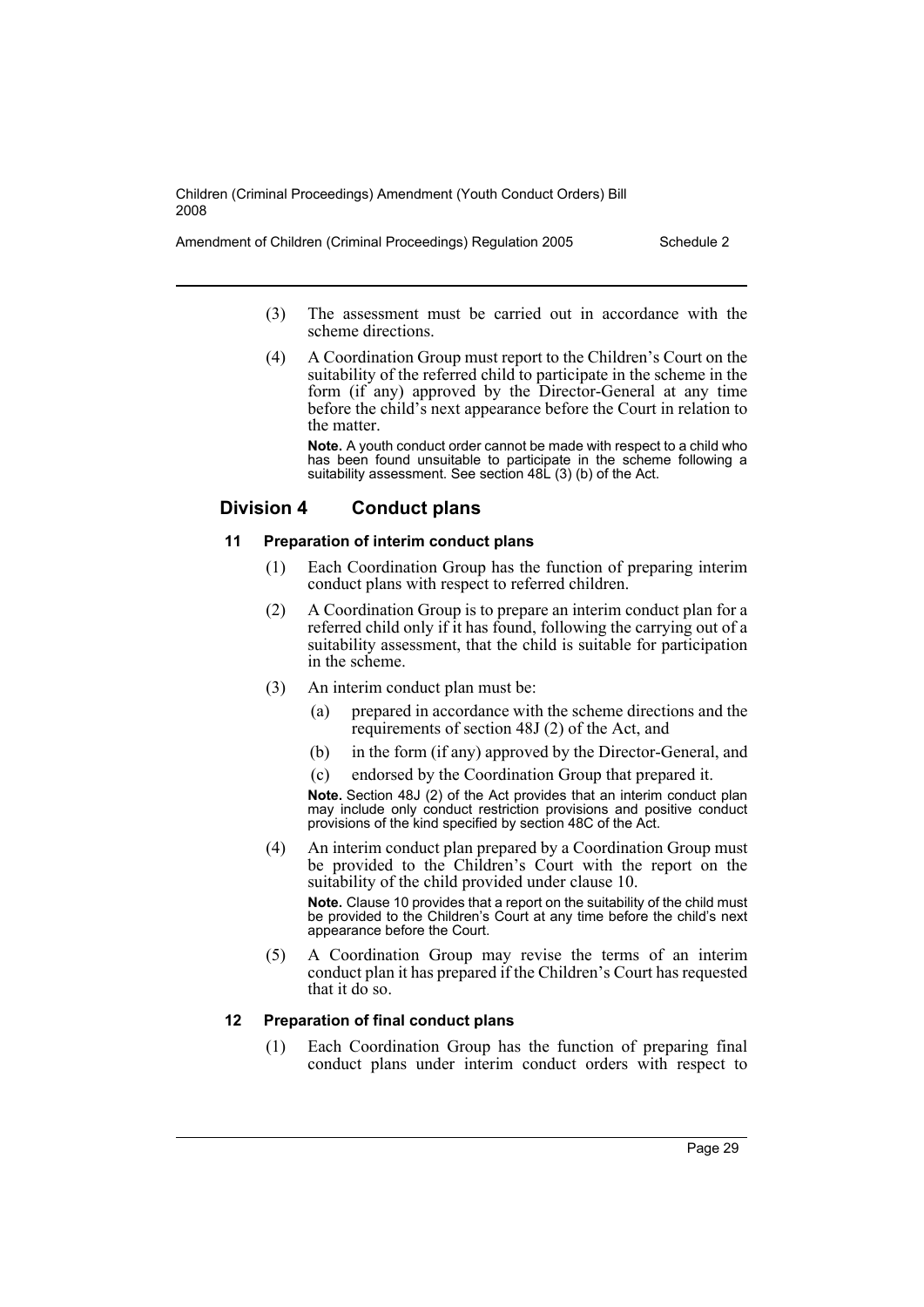Schedule 2 Amendment of Children (Criminal Proceedings) Regulation 2005

children if the Group prepared the interim conduct plans for the orders.

- (2) If the Children's Court makes an interim youth conduct order with respect to a child that approves an interim conduct plan prepared by a Coordination Group, the Coordination Group is to arrange one or more meetings with the child in order to prepare a final conduct plan for the child.
- (3) The Coordination Group is to endeavour to ensure that a parent of the child (within the meaning of the *Children (Protection and Parental Responsibility) Act 1997*) is present at all times during any such meetings unless:
	- (a) the child requests otherwise, or
	- (b) the Group considers that it would be inappropriate in the circumstances.
- (4) The Coordination Group must afford a child an opportunity to review a proposed final conduct plan before the Group endorses the plan.
- (5) A final conduct plan must be:
	- (a) prepared in accordance with the scheme directions and the requirements of section 48K (2) of the Act, and
	- (b) in the form approved by the Director-General, and
	- (c) endorsed by the Coordination Group that prepared it.

**Note.** Section 48K (2) of the Act provides that a final conduct plan may include only conduct restriction provisions and positive conduct provisions of the kind specified by section 48C of the Act.

- (6) The final conduct plan must be provided to the Children's Court before the date on which the child is next due to appear before the Children's Court in relation to the matter.
- (7) A Coordination Group may revise the terms of a final conduct plan it has prepared if the Children's Court has requested that it do so.

# **Division 5 Applications relating to youth conduct orders**

# **13 Applications for interim youth conduct orders**

(1) An authorised scheme officer is authorised for the purposes of section 48L (2) (c) of the Act to make applications to the Children's Court for an interim youth conduct order with respect to a child.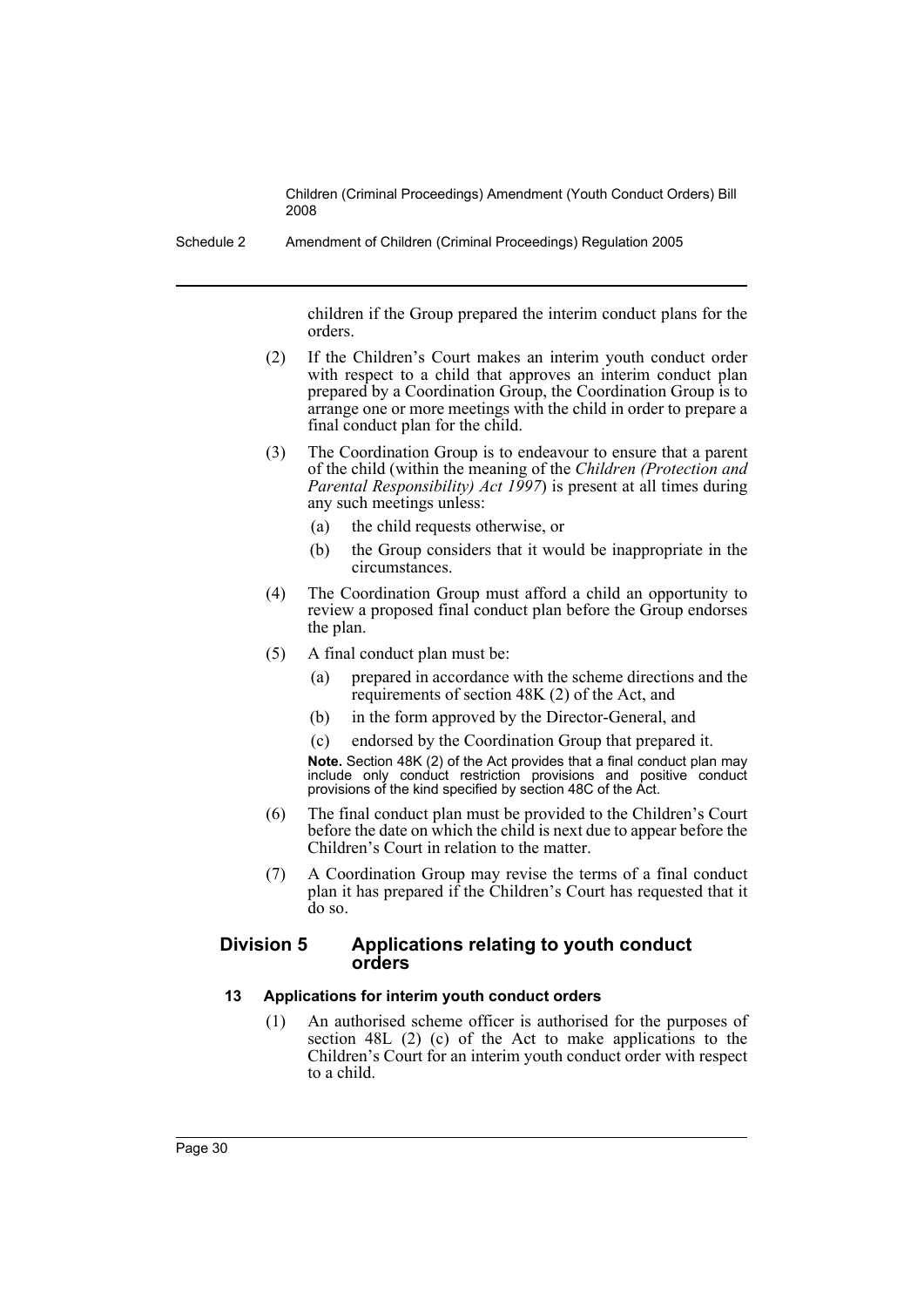- (2) An authorised scheme officer may make such an application only if:
	- (a) in the case where the officer is an authorised police officer—a scheme participation approval for the child has been granted, and
	- (b) in the case where the officer is not an authorised police officer—a scheme participation approval for the child has been granted unless the Children's Court is satisfied that it was not possible in the circumstances for the approval to be granted in time for the hearing of the application, and
	- (c) a notice of intention to make the application in the form (if any) approved by the Director-General has been filed with the Court, and
	- (d) the officer is satisfied that the application conforms with the scheme directions in relation to the making of such an application.
- (3) Any such application must be made on or before the date on which the child is next due to appear before the Children's Court in relation to the matter.
- (4) Any such application must be accompanied by a copy of each of the following documents:
	- (a) the report of the suitability assessment conducted by the appropriate Coordination Group for the child,
	- (b) the interim conduct plan prepared by the appropriate Coordination Group for the child.

#### **14 Applications for final youth conduct orders**

- (1) An authorised scheme officer is authorised for the purposes of section 48L (2) (c) of the Act to make applications to the Children's Court for a final youth conduct order with respect to a child.
- (2) An authorised scheme officer may make such an application only if:
	- (a) the appropriate Coordination Group for the child has endorsed a final conduct plan for the child to be submitted to the Court for its consideration and approval in framing the terms of such an order, and
	- (b) the officer is satisfied that the application conforms with the scheme directions in relation to the making of such an application.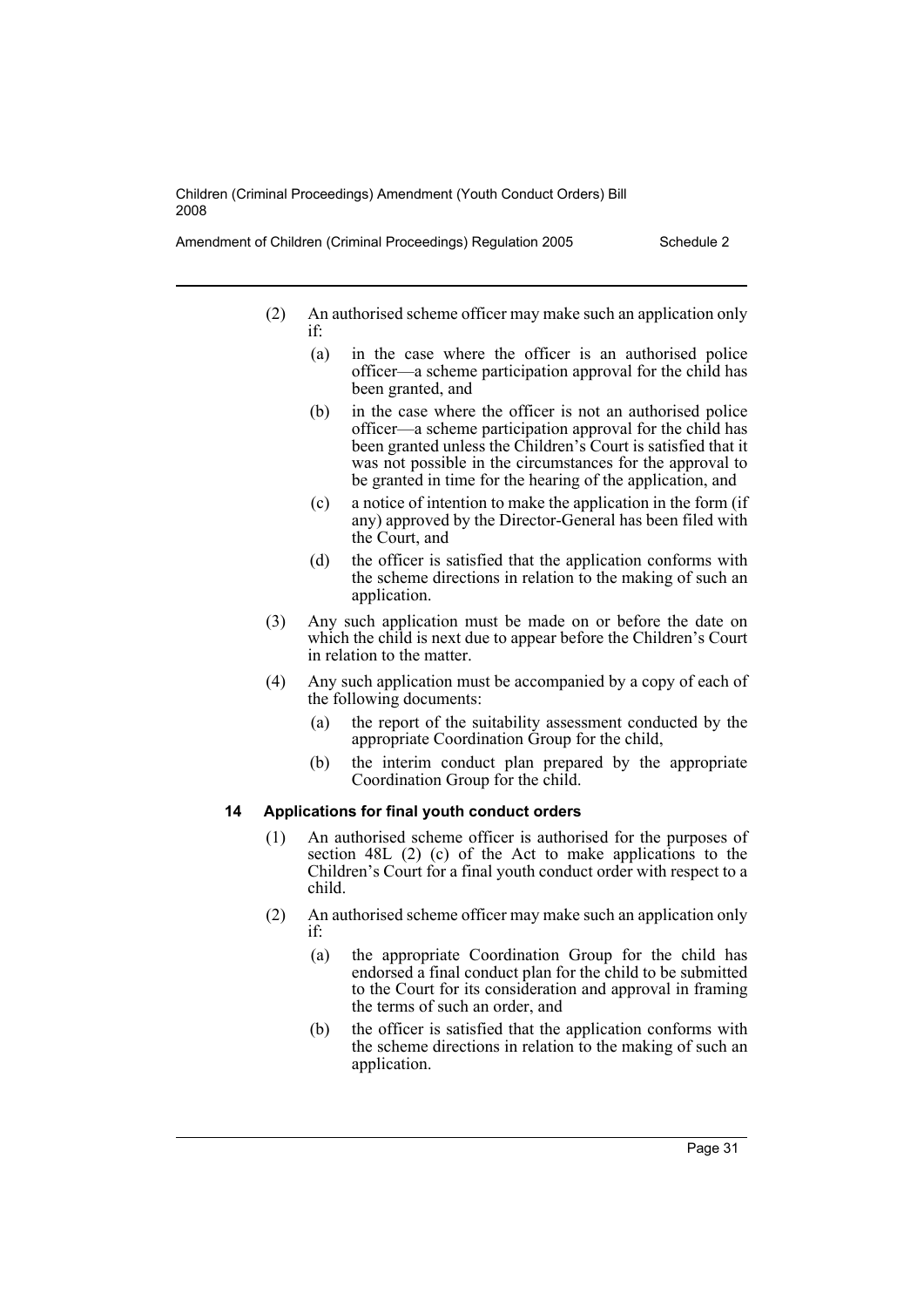Schedule 2 Amendment of Children (Criminal Proceedings) Regulation 2005

- (3) Any such application must be:
	- (a) made on or before the date on which the child is next due to appear before the Children's Court in relation to the matter, and
	- (b) accompanied by a copy of the final conduct plan prepared by the appropriate Coordination Group for the child.

## **15 Applications for review of final youth conduct orders**

- (1) For the purposes of section 48N (1) (c) of the Act, an authorised scheme officer is authorised to make applications for a review of a youth conduct order under that section.
- (2) Any such authorised scheme officer may apply to the Children's Court for the review of a youth conduct order under section 48N of the Act with respect to a child only if the officer is satisfied that the application conforms with the scheme directions in relation to the making of such an application.

#### **16 Applications relating to non-compliance with youth conduct orders**

- (1) An application to the Children's Court under section 48P (1) of the Act may be made only if:
	- (a) the application is made by an authorised scheme officer, and
	- (b) the appropriate Coordination Group for the child has prepared a compliance report in relation to the youth conduct order concerned, and
	- (c) the officer is satisfied that the application conforms with the scheme directions in relation to the making of such an application.
- (2) Any such application must be accompanied by a copy of the compliance report.

# **17 Applications relating to compliance with youth conduct orders**

- (1) An application to the Children's Court under section 48R (1) of the Act may be made only if:
	- (a) the application is made by an authorised scheme officer, and
	- (b) the appropriate Coordination Group for the child has prepared a compliance report in relation to the final youth conduct order concerned, and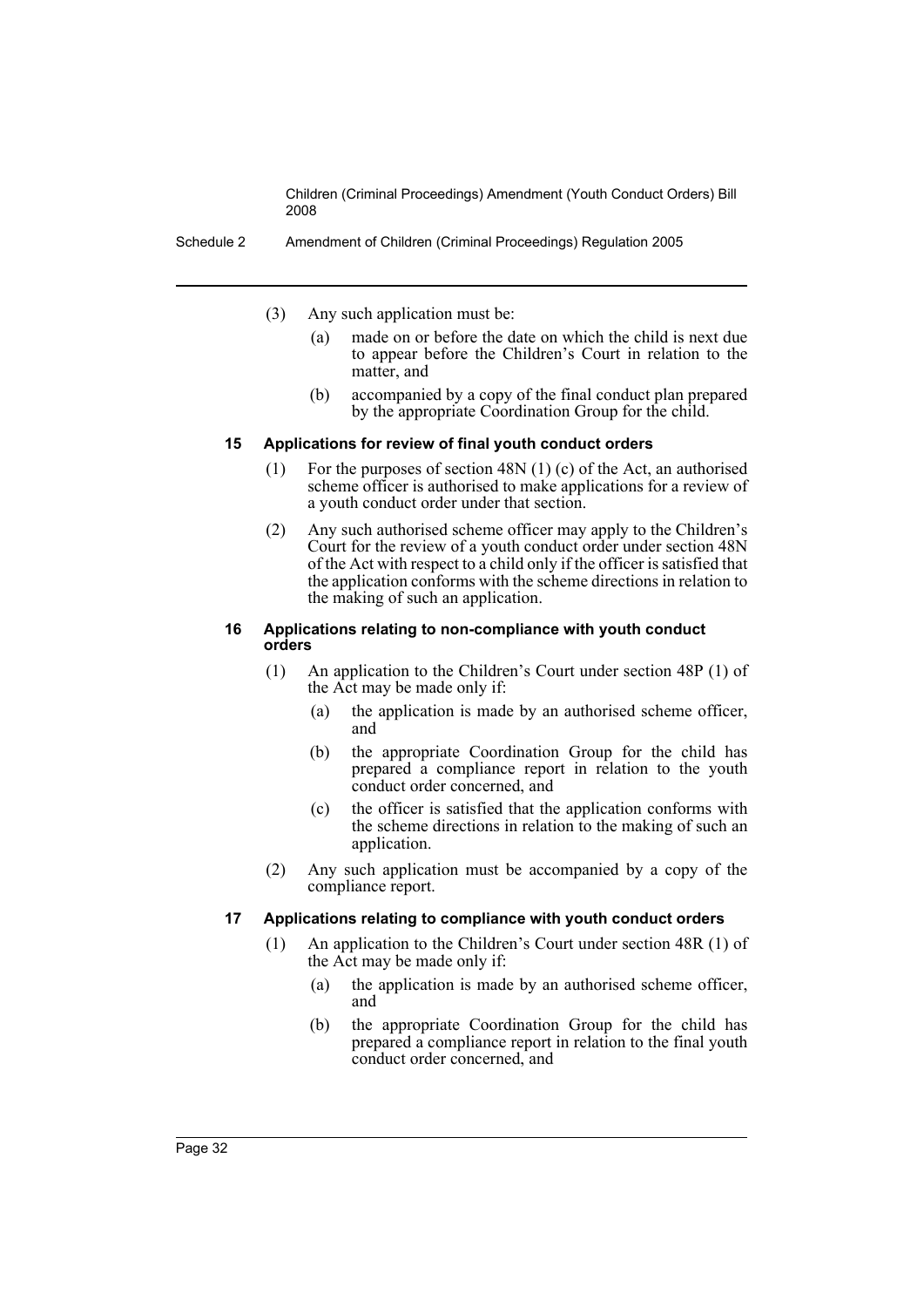Amendment of Children (Criminal Proceedings) Regulation 2005 Schedule 2

- (c) the officer is satisfied that the application conforms with the scheme directions in relation to the making of such an application.
- (2) Any such application must be accompanied by a copy of the compliance report.

# **Division 6 Reports**

## **18 Compliance reports**

- (1) The appropriate Coordination Group for a child may, in accordance with the scheme directions and at the request of a member of the Group or the Children's Court, prepare a report (a *compliance report*) for submission to the Court on the child's compliance (or failure to comply) with a youth conduct order made with respect to the child.
- (2) A compliance report is to be in the form (if any) approved by the Director-General.

## **19 Scheme operation reports**

The Director-General may require a Coordination Group for a participating Local Area Command to report to the Director-General on the operation of the scheme in relation to that Command at the times and in the manner directed by the Director-General from time to time.

# **Division 7 Case Coordination Senior Officers' Groups**

#### **20 Director-General to establish Case Coordination Senior Officers' Groups**

The Director-General is to establish a Case Coordination Senior Officers' Group (a *Coordination Group*) for each participating Local Area Command.

#### **21 Constitution of Coordination Groups**

- (1) For the purposes of transacting any of its business, each Coordination Group is to be constituted by the following members:
	- (a) a Chairperson appointed by the Director-General under clause  $22$ ,
	- (b) one police officer nominated in writing by the Commissioner of Police (or his or her delegate) to represent the NSW Police Force,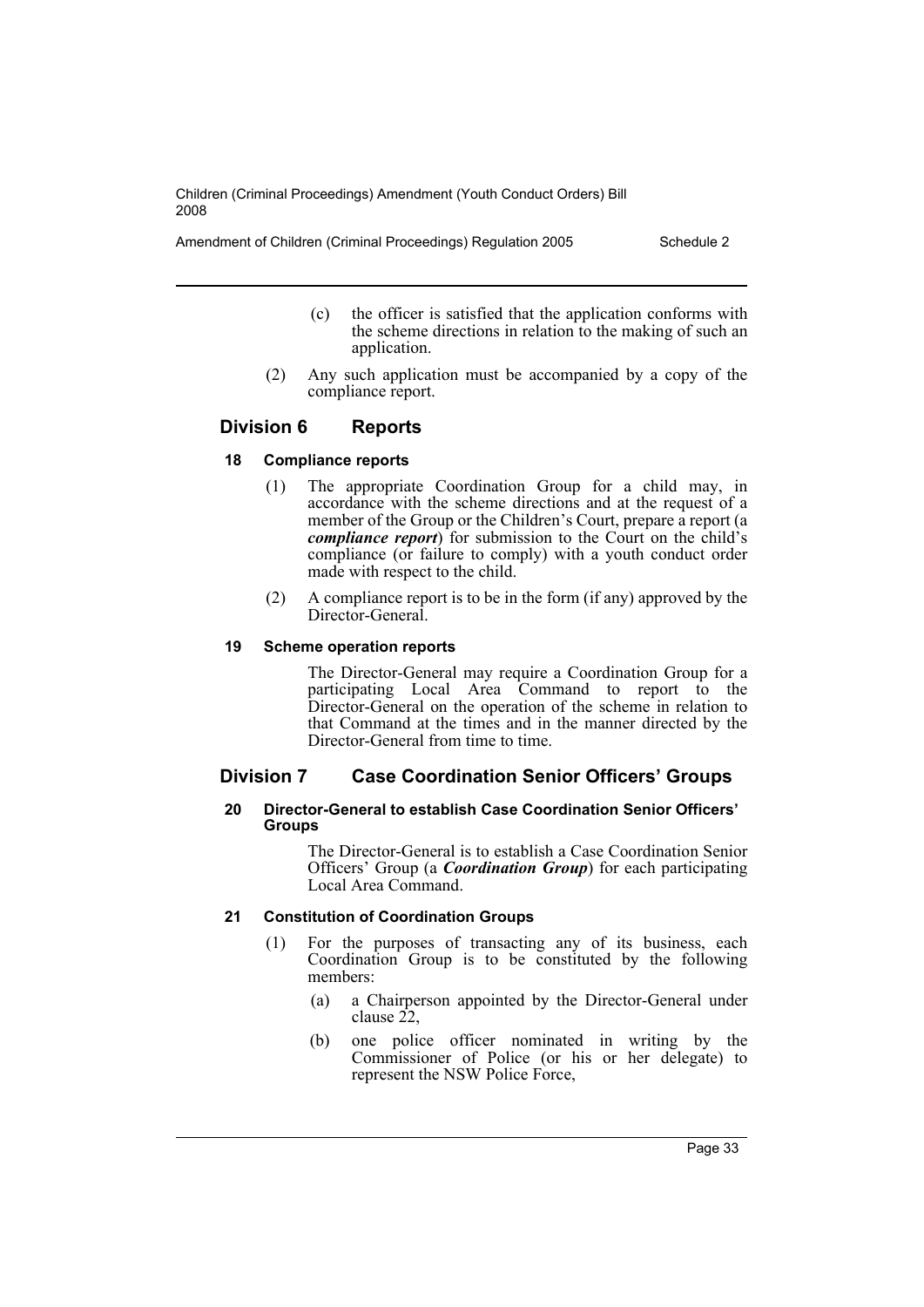Schedule 2 Amendment of Children (Criminal Proceedings) Regulation 2005

- (c) one person nominated in writing by the Director-General of the Department of Juvenile Justice (or his or her delegate) to represent the Department,
- (d) one person nominated in writing by the Director-General of the Department of Community Services (or his or her delegate) to represent the Department,
- (e) one person nominated in writing by the Director-General of the Department of Education and Training (or his or her delegate) to represent the Department,
- (f) one person nominated in writing by the chief executive of an area health service (or his or her delegate), being an area health service that is designated by the Director-General as the appropriate area health service to make the nomination for the Group,
- (g) such other persons (if any) as may be nominated in writing by the following heads of government agencies (or their delegates) to represent the agency of which they are the head:
	- (i) the Director-General of Housing NSW,
	- (ii) the Director-General of the Department of Aboriginal Affairs,
	- (iii) the Director-General of the Department of Ageing, Disability and Home Care,
	- (iv) the Director-General of the Department of the Arts, Sport and Recreation,
	- (v) the Commissioner of Corrective Services for the Department of Corrective Services,
	- (vi) the Director-General of the Department of Premier and Cabinet,
	- (vii) the Director-General of the Department of Health,
	- (viii) the Chief Executive of Justice Health.
- (2) A person nominated under subclause (1) must be a member of the Government Service.
- (3) Only one person may be nominated for each government agency referred to in subclause  $(1)$   $(g)$ .
- (4) A person who is authorised by subclause (1) to nominate a person to be a member of a Coordination Group may nominate a person for a specified period or for a particular meeting or meetings, and may revoke any such nomination at any time and for any reason.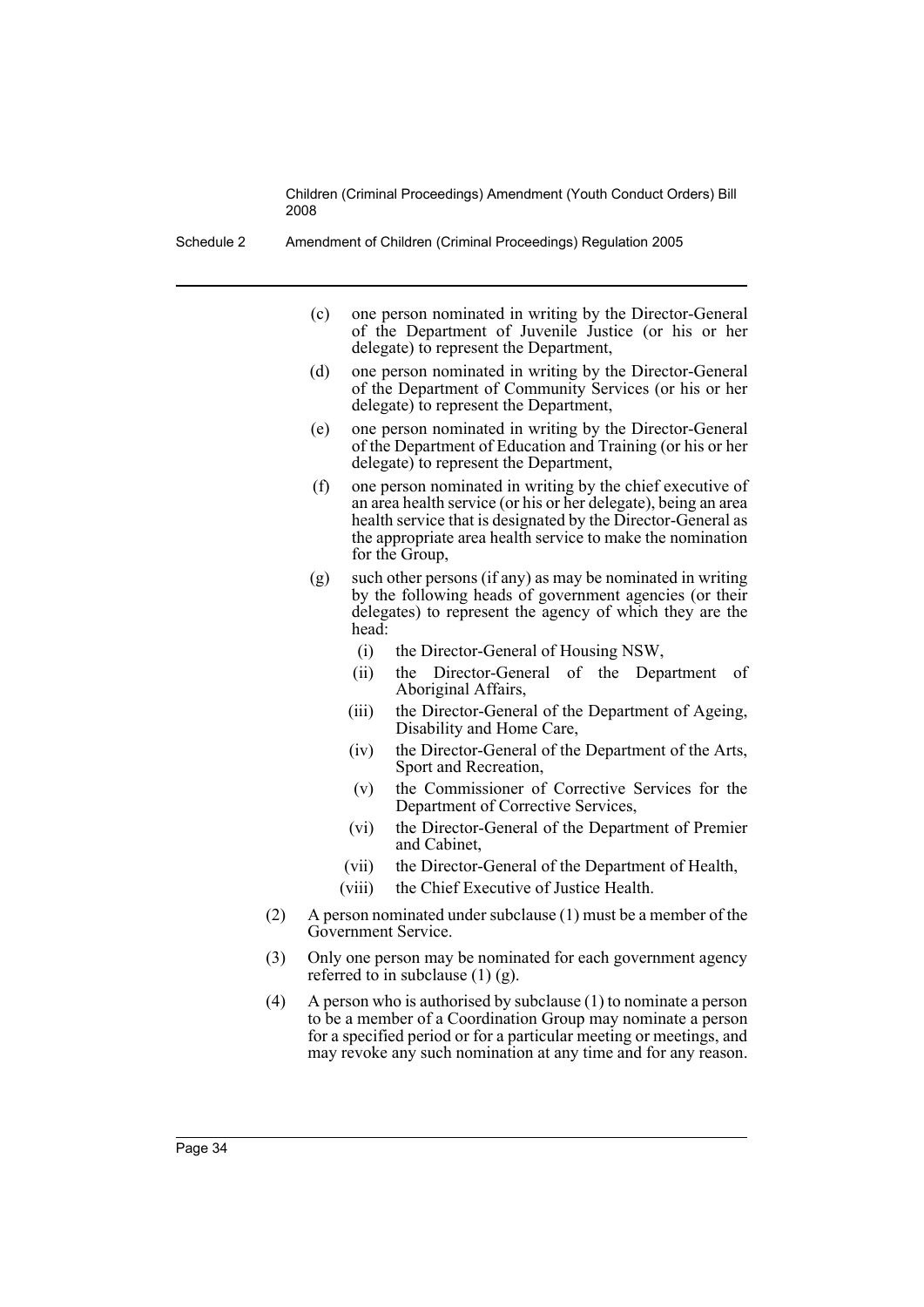Amendment of Children (Criminal Proceedings) Regulation 2005 Schedule 2

- (5) The Chairperson of a Coordination Group is:
	- (a) to keep copies of the written nominations of persons to be members of the Group that are relevant for each meeting of the Group, and
	- (b) to cause the name of each person present at a meeting of the Group (along with the name of the government agency that he or she represents) to be included in the minutes of the meeting.
- (6) It is to be presumed (unless the contrary is established) that a person was duly nominated under subclause (1) to represent a government agency at a meeting of a Coordination Group if the minutes of the meeting indicate that the person attended the meeting as the representative of the agency.

#### **22 Chairpersons of Coordination Groups**

- (1) The Director-General is to appoint a Chairperson for each Coordination Group.
- (2) The Director-General may remove a person from office as the Chairperson at any time and for any reason.
- (3) A person who is Chairperson vacates office as Chairperson if the person:
	- (a) is removed from office by the Director-General, or
	- (b) resigns that office by instrument in writing addressed to the Director-General.

#### **23 Functions of Coordination Groups**

The functions of each Coordination Group include (but are not limited to) the following functions:

- (a) assessing and reporting on the suitability of a child that is referred to it for suitability assessment,
- (b) monitoring, evaluating and reporting on the scheme and compliance with youth conduct orders in connection with the participating Local Area Command for which the Group was established,
- (c) the preparation of interim and final conduct plans for the consideration and approval of the Children's Court,
- (d) such other functions as may be imposed or conferred on the Group by this Part or the scheme directions.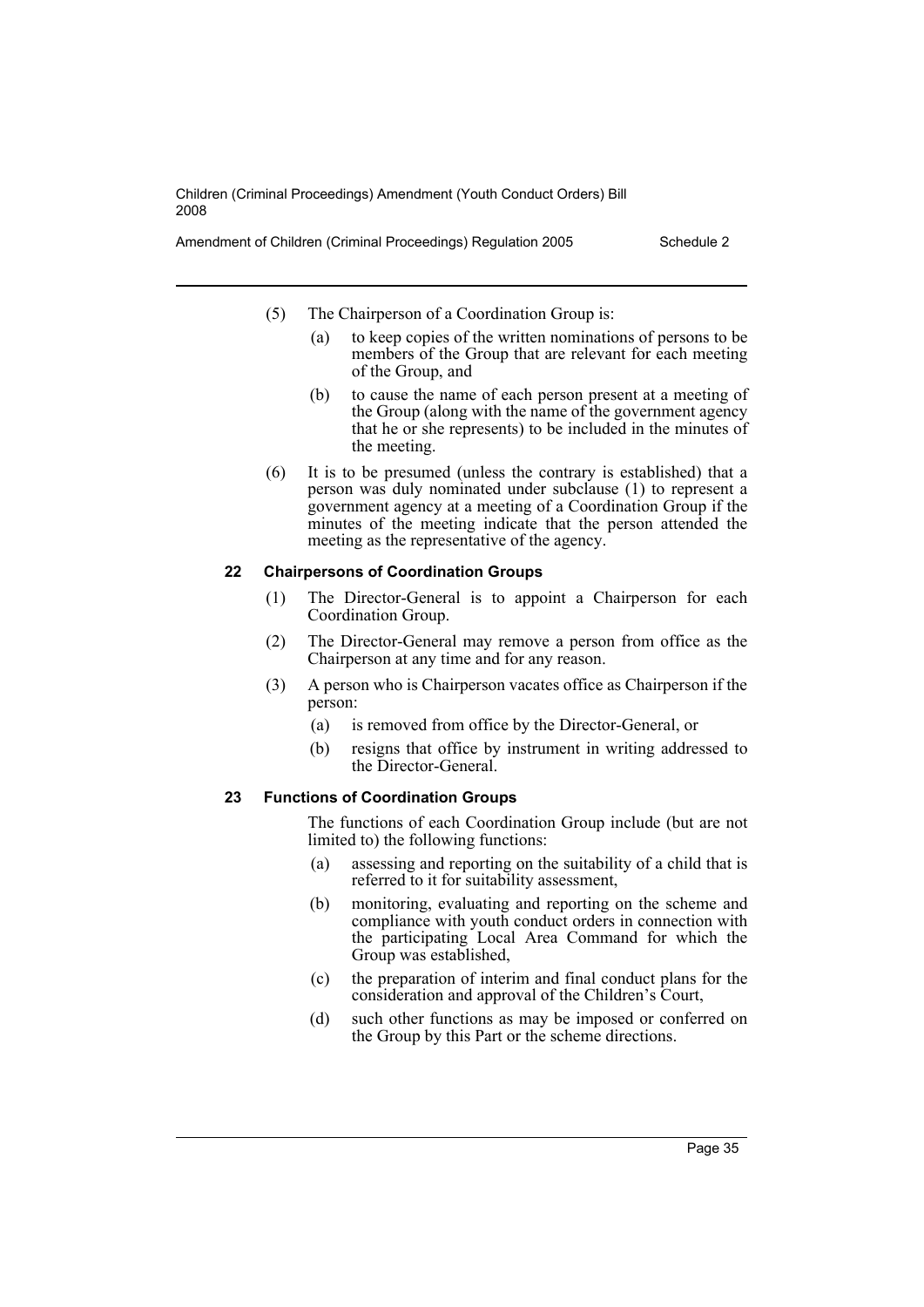Schedule 2 Amendment of Children (Criminal Proceedings) Regulation 2005

## **24 Procedure**

- (1) The procedure for the calling of meetings of a Coordination Group and for the conduct of business at those meetings is, subject to the scheme directions and this Division, to be as determined by the Coordination Group.
- (2) The quorum for a meeting of a Coordination Group is at least the 6 members of the Group who are nominated as referred to in clause 21 (1) (a), (b), (c), (d), (e) and (f).
- (3) A Coordination Group is taken to have made a decision if the decision is supported by a majority of the votes cast at a meeting of the Group at which a quorum is present.
- (4) The Chairperson (or, in the absence of the Chairperson, a person elected by the members of the Coordination Group who are present at a meeting of the Group) is to preside at a meeting of the Group.
- (5) The presiding member has a deliberative vote and, in the event of an equality of votes, has a second or casting vote.

# **Division 8 Scheme directions**

# **25 Director-General may issue scheme directions**

- (1) The Director-General may, by order published in the Gazette, issue directions, not inconsistent with this Part or the Act, for or with respect to any or all of the following matters:
	- (a) the carrying out of suitability assessments,
	- (b) the provisions in conduct plans,
	- (c) the training to be undertaken by persons involved in the administration of the scheme (including authorised police officers),
	- (d) the granting of scheme participation approvals,
	- (e) the granting of approvals for the purposes of clause 28,
	- (f) the making of applications to the Children's Court by authorised scheme officers under Part 4A of the Act,
	- (g) the procedure for meetings of Coordination Groups,
	- (h) the functions of Coordination Groups and of members of the Groups in connection with the scheme or the carrying out of suitability assessments,
	- (i) any other matter in respect of which scheme directions are permitted or required by this Part.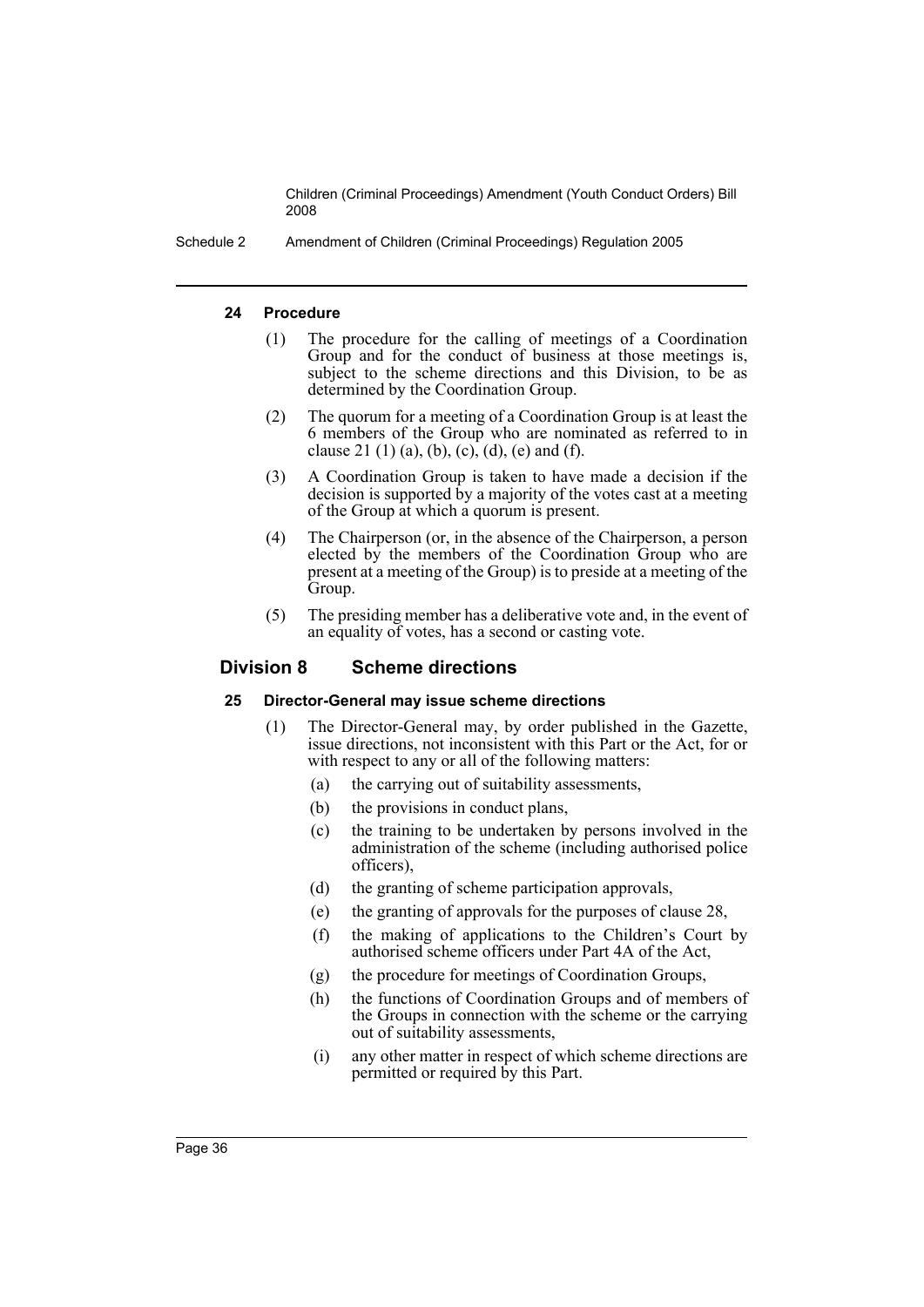- (2) The Director-General may from time to time amend, revoke or replace the scheme directions by further order published in the Gazette.
- (3) Without limiting subclause (1), the scheme directions may include provisions that:
	- (a) apply generally, or
	- (b) apply only in relation to specified persons, courts, groups or other bodies, or
	- (c) apply only in specified circumstances, or
	- (d) do a combination of the things referred to in paragraphs (a), (b) and (c).

# **Division 9 Miscellaneous**

#### **26 Delegations by Director-General**

The Director-General may delegate to a member of the Government Service the exercise of any of the Director-General's functions under this Part (other than this power of delegation) or section 48U of the Act.

#### **27 Respondent in appeals under section 48O of Act**

The Crown is designated as the respondent in any appeal by a child under section 48O of the Act.

#### **28 Disclosure and exchange of information**

- (1) Each of the following persons may, by an order in writing, approve a person or body (or a class of persons or bodies) for the purposes of section  $48T(3)$  (f) or (g) of the Act or the definition of *relevant agency* in section  $48U(5)$  of the Act:
	- (a) the Director-General,
	- (b) a Chairperson of a Coordination Group.
- (2) The Director-General or Chairperson may from time to time amend, revoke or replace any such approval given by the Director-General or Chairperson by further order in writing.
- (3) The Director-General and each Chairperson of a Coordination Group are prescribed for the purposes of the definition of *scheme administrator* in section 48U (5) of the Act.